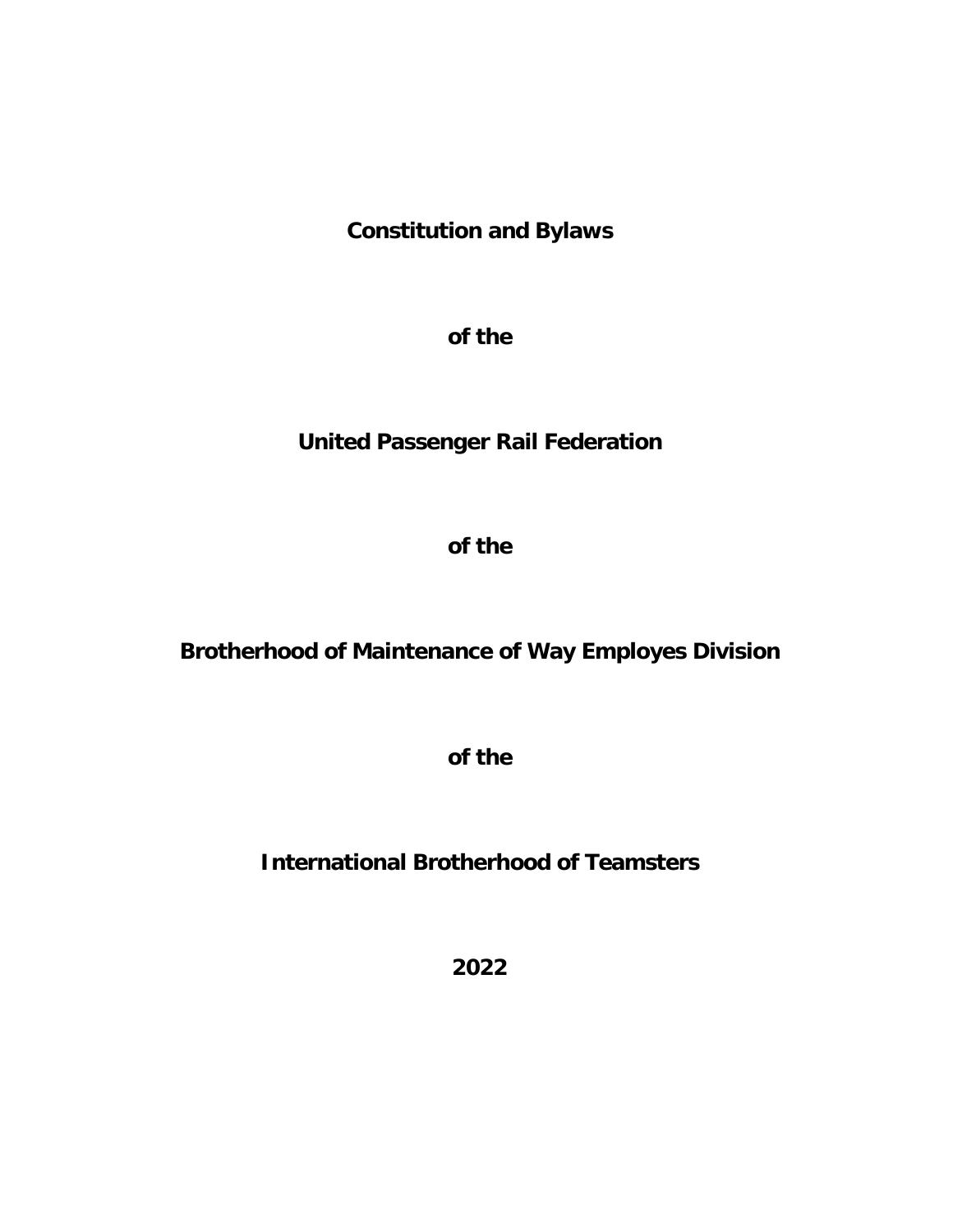## **ARTICLE 1 ORGANIZATION - COMPOSITION**

Section 1. Composition. This organization shall be known as the United Passenger Rail Federation of the Brotherhood of Maintenance of Way Employes Division, hereinafter referred to as the Federation. It shall have jurisdiction, subject to the National Division Bylaws, over employees coming within the jurisdiction of the Brotherhood of Maintenance of Way Employes Division on the:

## National Railroad Passenger Corporation (Amtrak)

and such other employees where employees affiliate with the Federation pursuant to the provisions of Section 2 of this Article.

Section 2. (a) Affiliation. Any employees organized into a labor organization or employees the Federation is seeking to represent wishing to affiliate with this Federation, may do so by invitation of the Federation or by making written application through their duly authorized Officers (or by petition if there is no system organization) to the General Chairperson of the Federation. The General Chairperson will make such agreements or arrangements as may be necessary to effect such affiliation, subject to the approval of the Federation Joint Protective Board and the National Division President. Any employees may be assigned to the Federation by the National Division President, subject to the approval of the Federation Joint Protective Board.

Section 2. (b) METRA. In the event that METRA is assigned or affiliates with the Federation that territory will be considered a new election district to elect an additional Vice Chairperson and Executive Board member. This district will be added to the appendix in this section and consist of all METRA members. Upon affiliation, the General Chairperson shall immediately take steps for the membership of METRA to elect a Vice Chairperson and Executive Board member from this election district. This election will be one-person one vote and will be conducted by the American Arbitration Association. At the General Chairperson's discretion, the position or positions may be filled by appointment by the General Chairperson pending the election. Upon completion of the election, this section shall self-terminate and an additional Vice Chairperson shall be added to Article 1, Section 3(d) of these bylaws.

Section 2. (c) Keolis. In the event that Keolis is assigned or affiliates with the Federation that territory will be considered a new election district to elect an additional Vice Chairperson and Executive Board member. This district will be added to the appendix in this section and consist of all Keolis members. Upon affiliation, the General Chairperson shall immediately take steps for the membership of Keolis to elect a Vice Chairperson and Executive Board member from this election district. This election will be one-person one vote and will be conducted by the American Arbitration Association. At the General Chairperson's discretion, the position or positions may be filled by appointment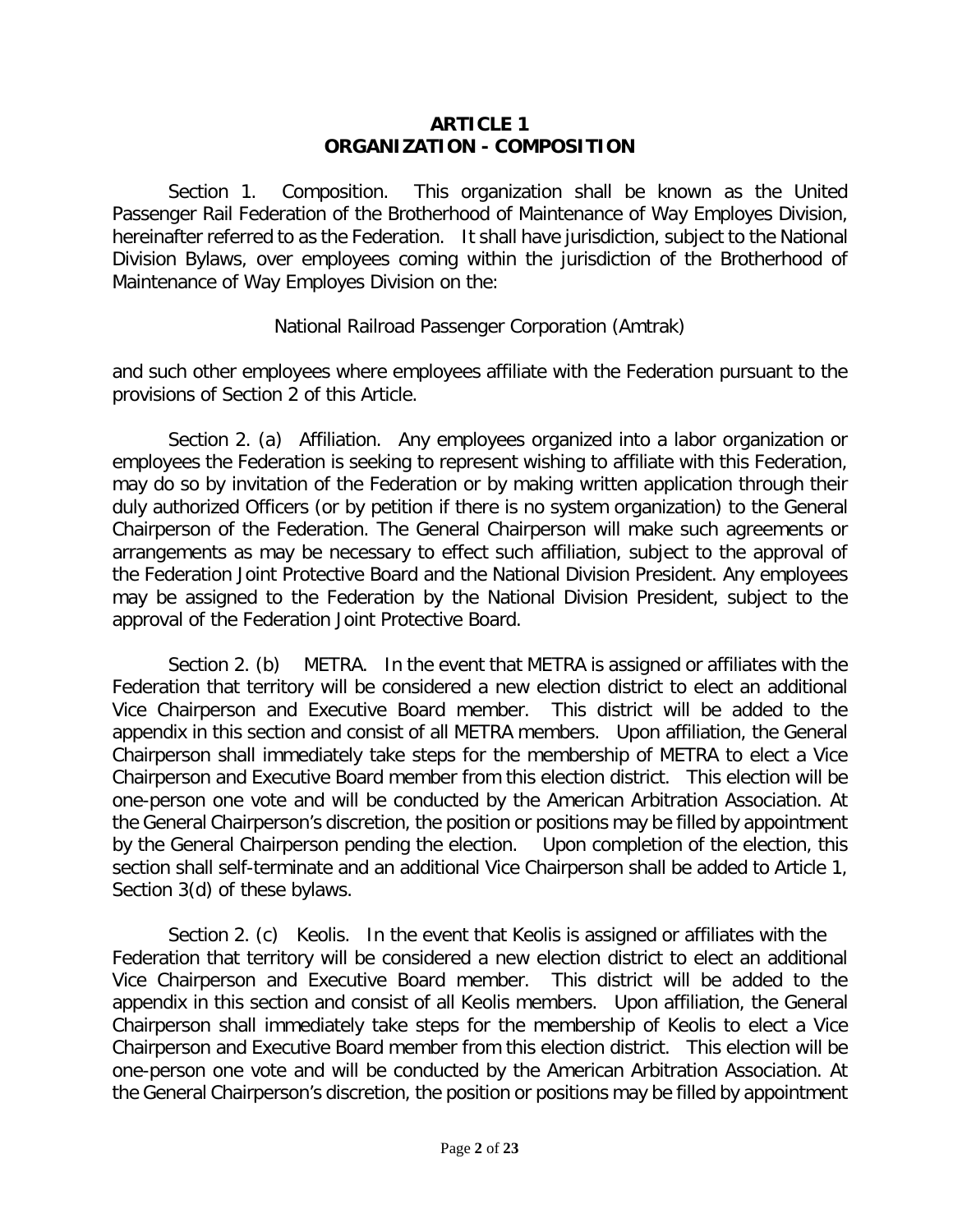by the General Chairperson pending the election. Upon completion of the election, this section shall self-terminate and an additional Vice Chairperson shall be added to Article 1, Section 3(d) of these bylaws.

Section 2. (d) Conrail. In the event that Conrail is assigned or affiliates with the Federation that territory will be added to an existing election district as determined by the General Chairperson. In addition, the Conrail property will have one Executive Board member, in addition to the existing Executive Board members and will be initially selected by the General Chairperson. Following completion of the affiliation, this Bylaw will terminate and an additional Executive Board member from Conrail will added to the Article 1, Section 3(d) of these bylaws.

Section 3. (a) Governing Body. The governing body of the Federation shall consist of the elected Federation Officers; certified as such; and duly elected Local Lodge delegates, as hereinafter provided assembled at the regular Conventions, and said Conventions shall be the true and legitimate source of a" authority pertaining to all matters under the jurisdiction of the Federation, its Officers and its members, and, except as provided for in Article 11, Sections 1 and 2, of these Bylaws, there is no power vested in any Officer, committee, or body of members under its jurisdiction to repeal, alter, or change its laws or its decision; it shall enact legislation which is not contrary to, or in conflict with the provisions of the National Division Bylaws of the Brotherhood of Maintenance of Way Employes Division. During the intervening recesses between the Conventions, the Joint Protective Board shall be the governing body and shall be empowered to enact legislation, which is not contrary to, or in conflict with the provisions of the National Division Bylaws of the Brotherhood of Maintenance of Way Employes Division. During the intervening recesses between the Conventions, the Joint Protective Board shall be the governing body and shall be empowered to enact legislation for the best interests of the members of the Federation, as prescribed in these Bylaws, and not in conflict therewith, subject to the approval of the National Division President.

Section 3. (b) Joint Protective Board. The Joint Protective Board shall consist of all of the elected Federation Officers. During the intervening recesses between the Conventions, the Joint Protective Board shall be the governing body and shall be empowered to enact legislation, which is not contrary to, or in conflict with the provisions of the National Division Bylaws of the Brotherhood of Maintenance of Way Employes Division. During the intervening recesses between the Conventions, the Joint Protective Board shall be the governing body and shall be empowered to enact legislation for the best interests of the members of the Federation, as prescribed in these Bylaws and not in conflict therewith, subject to the approval of the National Division President.

Section 3. (c) Representation. Representation at Conventions, on the Joint Protective Board and Local Lodges shall be in accordance with Article 2, Section 1(c).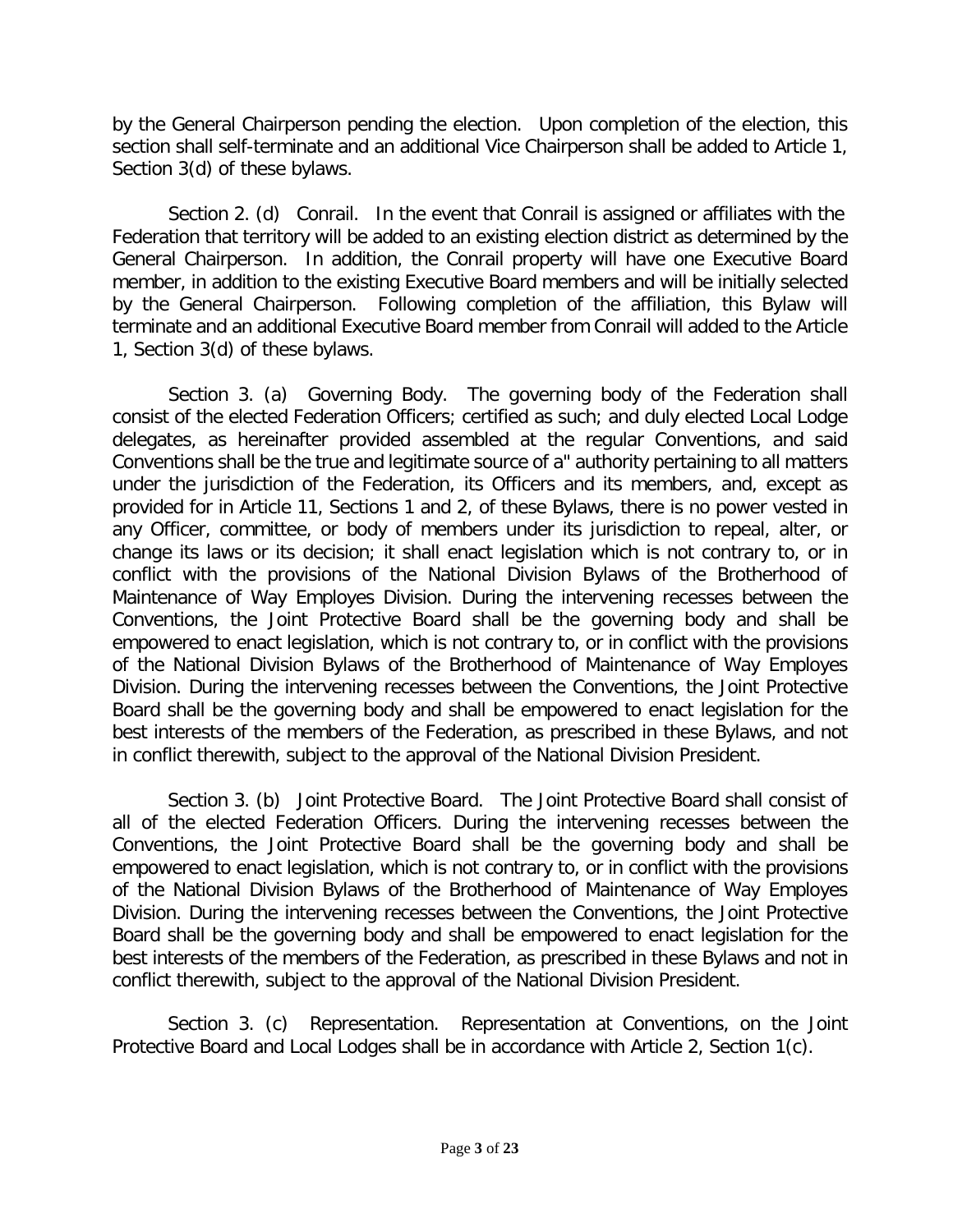Section 3. (d) Federation Officers. Federation Officers shall consist of the General Chairperson, the Vice Chairperson-Secretary-Treasurer, five (5) Vice Chairpersons, and one Executive Board member from each Vice Chairpersons' district. In addition to one Executive Board member from each Vice Chairpersons' district there shall be two additional Executive Board members from the Amtrak "off corridor" Local Lodges. The Appeal Board shall consist of the elected Federation Officers.

Section 3. (e) Vice Chairperson Election Districts. In August of 2024, the total number of Vice Chairpersons to be elected during the 2025 general elections will be adjusted by dividing 325 into the total number of dues paying members for June 2024. The General Chairperson shall then determine the number of Vice Chairpersons to be elected in the next general election but this number can be more than 325 members per Vice Chairperson but may not be less than 325 members per Vice Chairperson in the aggregate. This information will be transmitted by the General Chairperson to the Joint Protective Board.

In November of 2024, the General Chairperson shall define the Vice Chairperson Districts for the 2025 elections and submit the proposal to the Joint Protective Board for approval. When the election districts for the 2025 elections are approved, the General Chairperson shall notify all Local Lodge Presidents and Secretary Treasurers. This information will also be transmitted to the membership in the mailing that announces the 2025 general elections.

Should the financial conditions of the Federation require or allow the 325 number to be adjusted up or down, the General Chairperson with the approval of Joint Protective Board may adjust the number in August prior to the election.

Section 4. Districts. The Districts shall be defined by the General Chairperson with approval of the Joint Protective Board. The Districts shall be defined as listed in an attachment at the end of these Bylaws.

Section 5. Initial Election of Federation Officers. All Federation Officers will be initially elected at the founding convention of the Federation. They will be elected following the adoption of these bylaws and assume office on April 1, 2022. All officers will initially be elected at large by the assembled delegates who will cast a vote for each paid up member at the time of the election of their Local Lodge according to the National Division Secretary Treasurer's records. A credentials report will be adopted by the assembled delegates before the election. The term of office will be until August 31, 2025.

It will require a majority of those voting to win any office and in the event no candidate receives a majority for the office, the candidate who received the least votes will be dropped and a new ballot will be issued until such time as a candidate obtains a majority. Balloting will be by secret ballot and all candidates are entitled to have two election observers who may witness the distribution of the ballots, collection of the ballots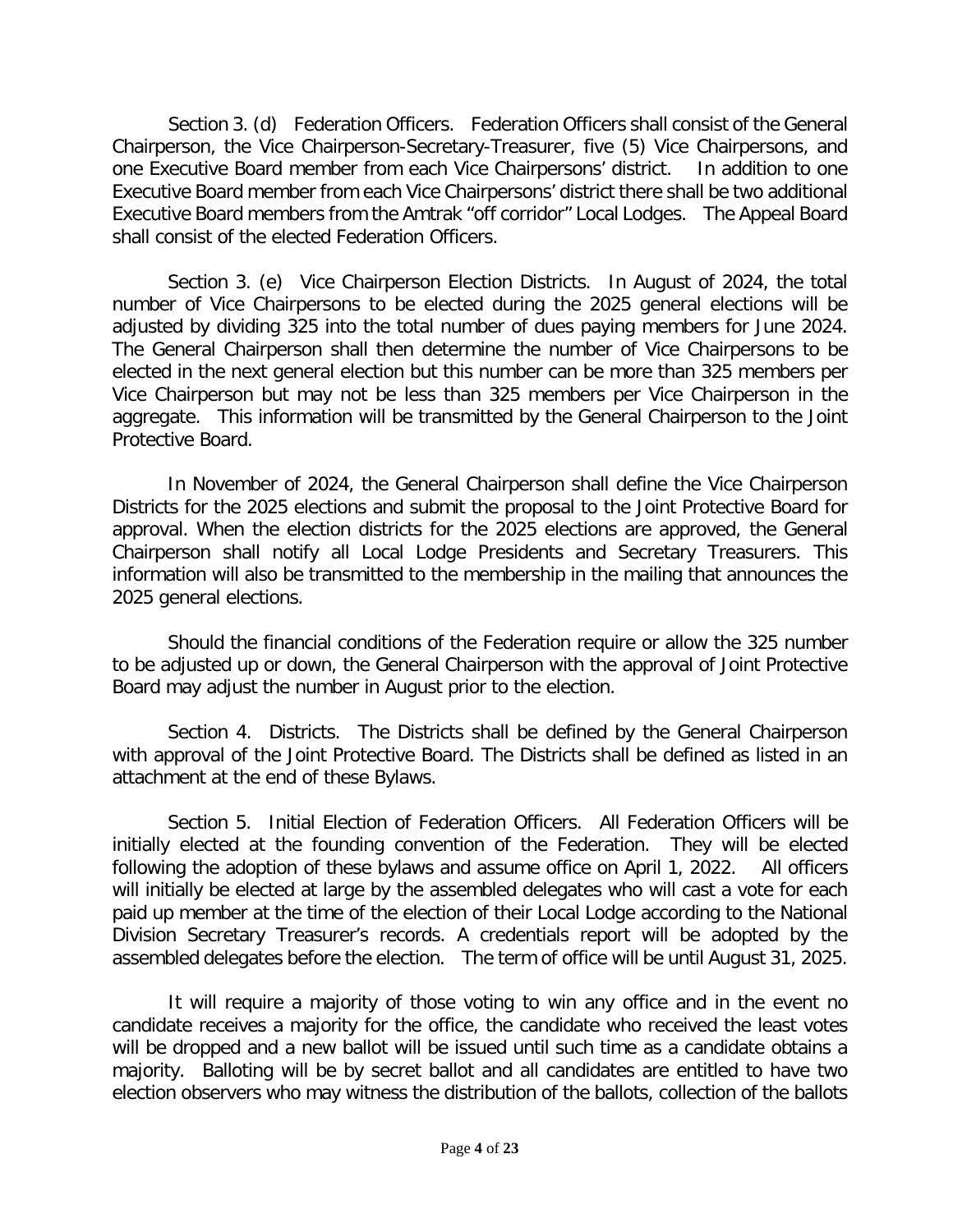and the counting of the ballots. The order of voting for Federation officers will be General Chairperson first, Vice Chairperson by order of their District second, Executive Board by order of their District and other Executive members.

The newly elected officers will be installed following the election. Their term of office will begin on April 1, 2022.

At the founding Convention, the newly elected Joint Protective Board shall select, by secret ballot, on the newly elected Vice Chairpersons to serve, in addition to their duties as Vice Chairperson, as Vice Chairperson Secretary-Treasurer.

The Executive Board shall meet immediately after the close of the founding Convention and elect from their number a Chairperson and a Secretary. The Secretary shall keep a true record of all transactions and meetings of the Board, and shall furnish copies of same to Lodge Presidents and Federation Officers requesting same within ten (10) days.

## **ARTICLE 2 CONVENTIONS**

Section 1. (a) Date, Place and Call. The Federation shall convene in regular Convention during the month of August 2025, and each four (4) years thereafter, in the city and on the dates selected by the Joint Protective Board. Such selection shall be announced on or before January 1 of the Convention year. The General Chairperson shall issue to the Secretary-Treasurer of each of the Local Lodges a Convention Call no later than January 15 of the Convention Year. The Call shall include the date and place of the Convention and the Credential.

Section 1. (b) Special Conventions. Special Conventions of the Federation may be called by the General Chairperson with the written consent of three-fourths (3/4) of the Joint Protective Board, at the time and place they may select.

In case the membership feels a special Convention of the Federation is required, ten (10) Local Lodges may request the General Chairperson to call said special Convention. The General Chairperson will transmit such request to all Federation Officers; if threefourths (3/4) of said Federation Officers agree, the General Chairperson shall issue the call at once. Should they refuse to call same, he/she shall at once place a ballot to all Local Lodges who will be entitled to one (1) vote for each paid-up member, requesting that the Lodge decide at a Regular or Special Lodge Meeting whether or not said special Convention of the Federation shall be called, and if a majority of all Local Lodge memberships vote for said special Convention of the Federation, a call shall be issued by the General Chairperson at once, giving at least 30 days' notice in writing to the Local Lodge delegate of the time and place of holding such special Convention and the purpose for which it is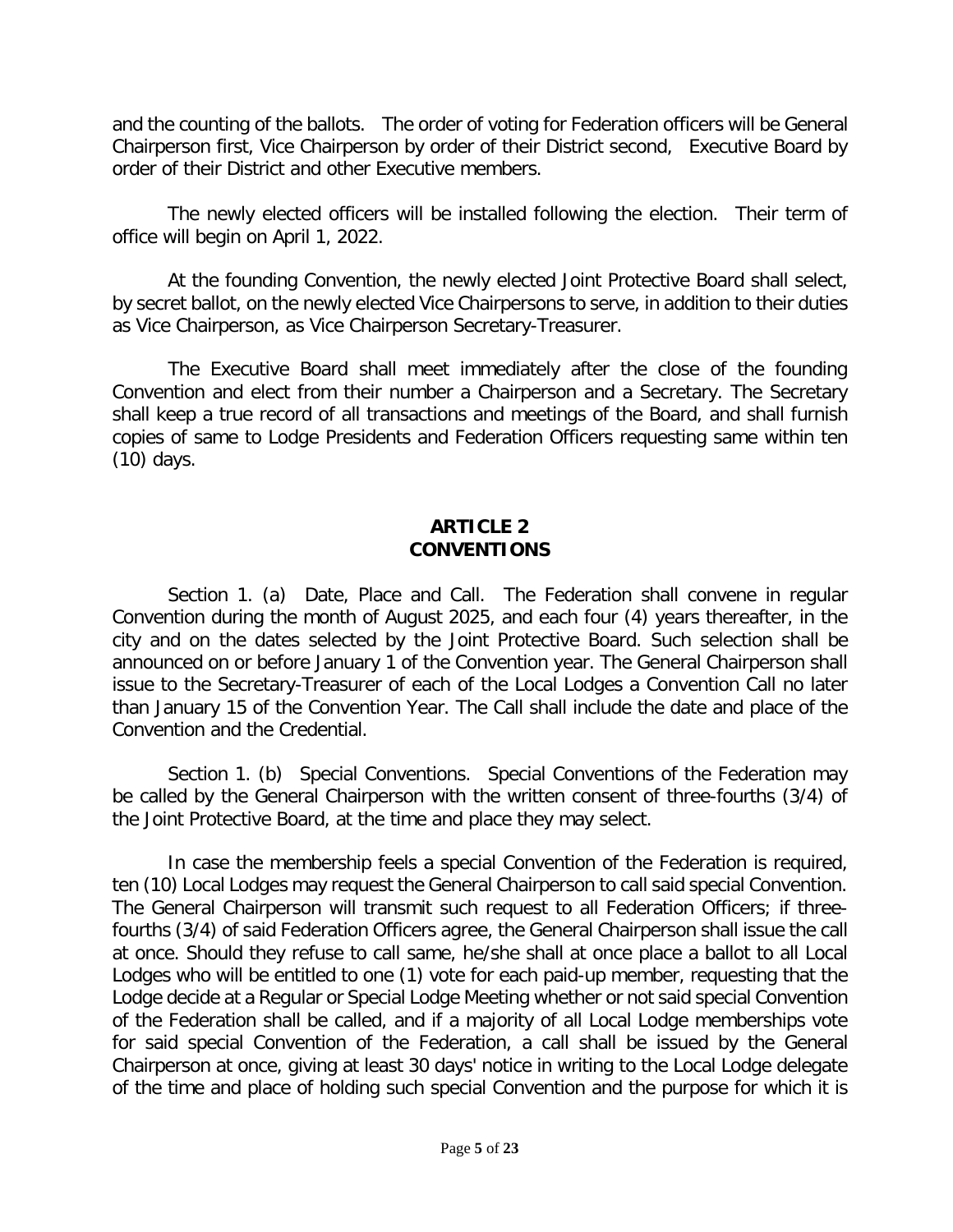called. The ballot shall be sent by the Secretary-Treasurer of the Lodge to the General Chairperson within five (5) days of the vote of the Lodge. No other business except that specified in the notice can be transacted.

In case the majority do not so request, it shall be dropped until the next regular Convention of the Federation.

Questions at regular or special Conventions of the Federation shall be decided by a majority vote, except as is provided for in Article 15, Section 2.

Section 1. (c) Representation at Regular or Special Conventions. Representation at all regular or special Conventions of the Federation shall be as follows: The elective Officers of the Federation, who will be entitled to one (1) vote each; and the Local Lodge delegate, who shall be entitled to one (1) vote for each paid-up member of the Local Lodge he/she represents as provided in Section 1 (d)(3) of this Article.

A majority of the qualified delegates shall constitute a quorum and may legally transact all business that may come before the Federation Convention.

In instances where a weighted roll call vote is taken, the total vote of the Local Lodge in which an elected Federation Officer holds membership will be reduced by one (1) vote so that the aggregate vote will represent the actual membership.

Section 1. (d) (1) Local Lodge Delegates. All delegates or alternates must have established at least twelve (12) months' seniority rights in the departments coming under the jurisdiction of this Federation, shall be members in good standing of some Local Lodge in good standing with National Division and shall meet the twenty four (24) months continuous good standing provision of Article II, Section 4(a)(1) of the IBT Constitution at the time of nomination and be in good standing as of the date the Federation convenes; provided however, that for newly chartered Local Lodges in existence for less than twenty four (24) months, eligibility for nomination shall be governed by the provisions of Article II, Section 4(b) of the IBT Constitution. A Local Lodge Delegate/Alternate shall only serve for the specific Convention for which he/she is elected.

Section 1. (d) (2) The Vice Chairperson Secretary-Treasurer of the Federation shall furnish, for the use of the Convention, poll lists showing the number of votes to which the delegates are entitled, based upon the number of paid-up members as per National Division records.

Section 1. (d) (3) Representative votes for each delegate shall be as per the most recent National Division records prior to the opening of the Convention, and no votes shall be added and no duplicate credentials shall be accepted after fifteen (15) days before the opening of the Convention.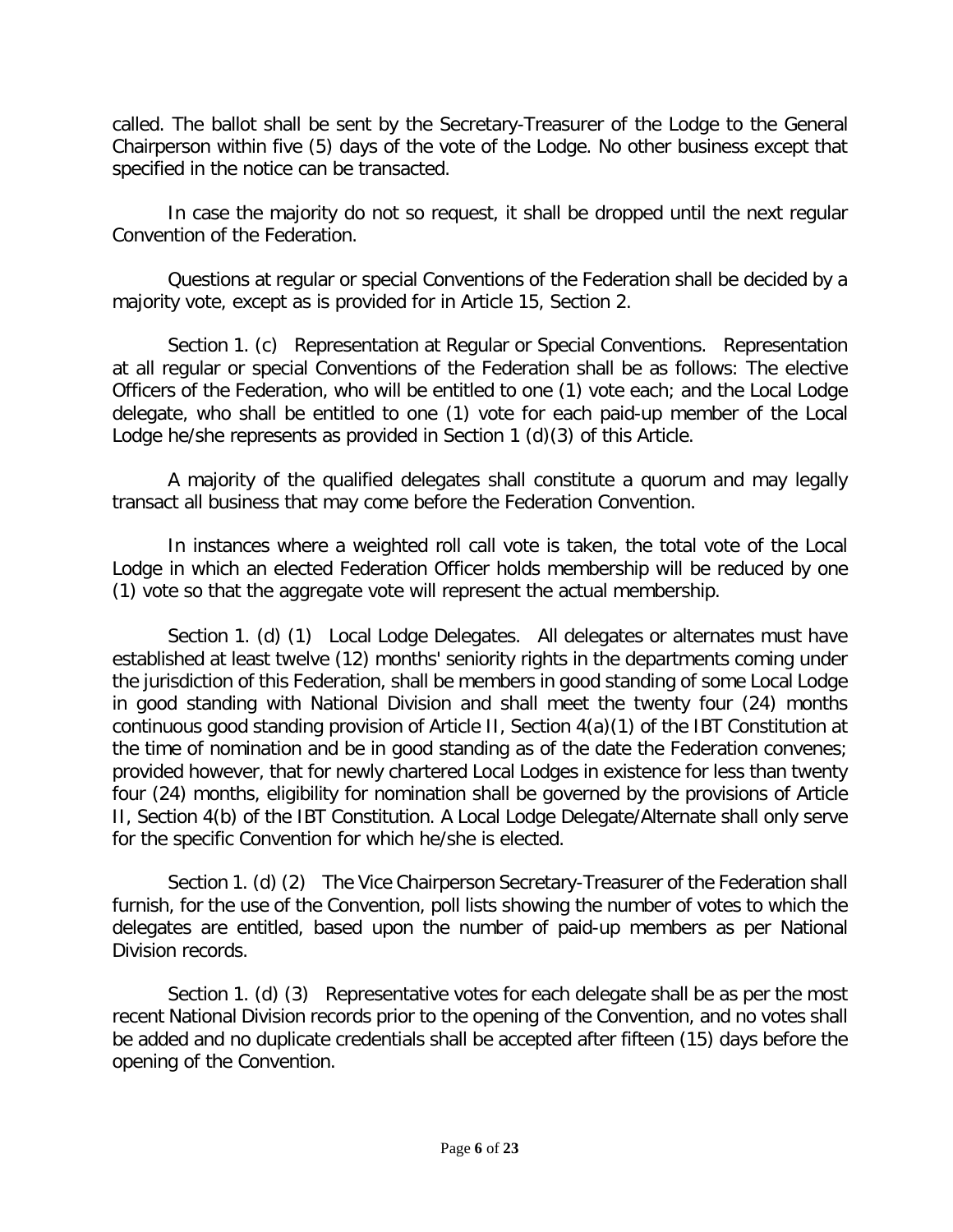Section 1. (d) (4) Each Local Lodge shall upon receipt of a call of the Regular Convention and not later than the month of the Regular Convention, elect by secret ballot in special or regular meeting, a Delegate to the Convention, together with an Alternate. Following the election of such Delegate and Alternate, the Secretary of the Local Lodge will notify the General Chairperson of the name and membership number of the Member and Alternate elected. Said Member and Alternate must be eligible for nomination and election as provided under the terms of the Merger Agreement between BMWE and IBT and Article II, Section 1 (d)(1) of these Bylaws.

The General Chairperson shall upon issuing the Call of the Regular Convention, provide each Local Lodge Secretary-Treasurer with a credential in duplicate form; the original of which when executed will be given to the member elect and the duplicate returned to the General Chairperson as far in advance of the Regular Convention as is practicable. This credential shall bear the signatures of the President and the Secretary of the Local Lodge together with the seal of the Local Lodge. When the elected Member is unable to serve, the alternate will act in his stead and will serve as the Local Lodge Delegate.

The Federation Officers shall be issued their credentials by the Vice Chairperson Secretary-Treasurer of the Federation.

Several Local Lodges may elect the same delegate to represent such lodges, if they see fit, in order to save expenses; provided, however, that no delegate representing two or more lodges may represent more than five hundred (500) members unless such members are all members of one Local Lodge. The delegate so elected must have credentials from each of the Local Lodges electing him/her as their delegate.

In the event the position of Local Lodge Delegate or Alternate becomes vacant for any cause, the Local Lodge shall elect a new Delegate or Alternate. The General Chairperson shall be promptly advised the names of the new Delegate or Alternate.

Section 1. (d) (5) Each delegate to the Convention must present to the Credential Committee, his/her credentials, in order to establish claim to a seat in the Convention.

Section 1. (d) (6) The delegates assembled at Regular or Special Convention will be provided access to the previous day's proceedings prior to the opening of the next day's Convention. Within ten days of the closing of the Convention, the General Chairperson shall arrange to mail to each delegate, who requests, a copy of the proceedings of the Regular or Special Convention.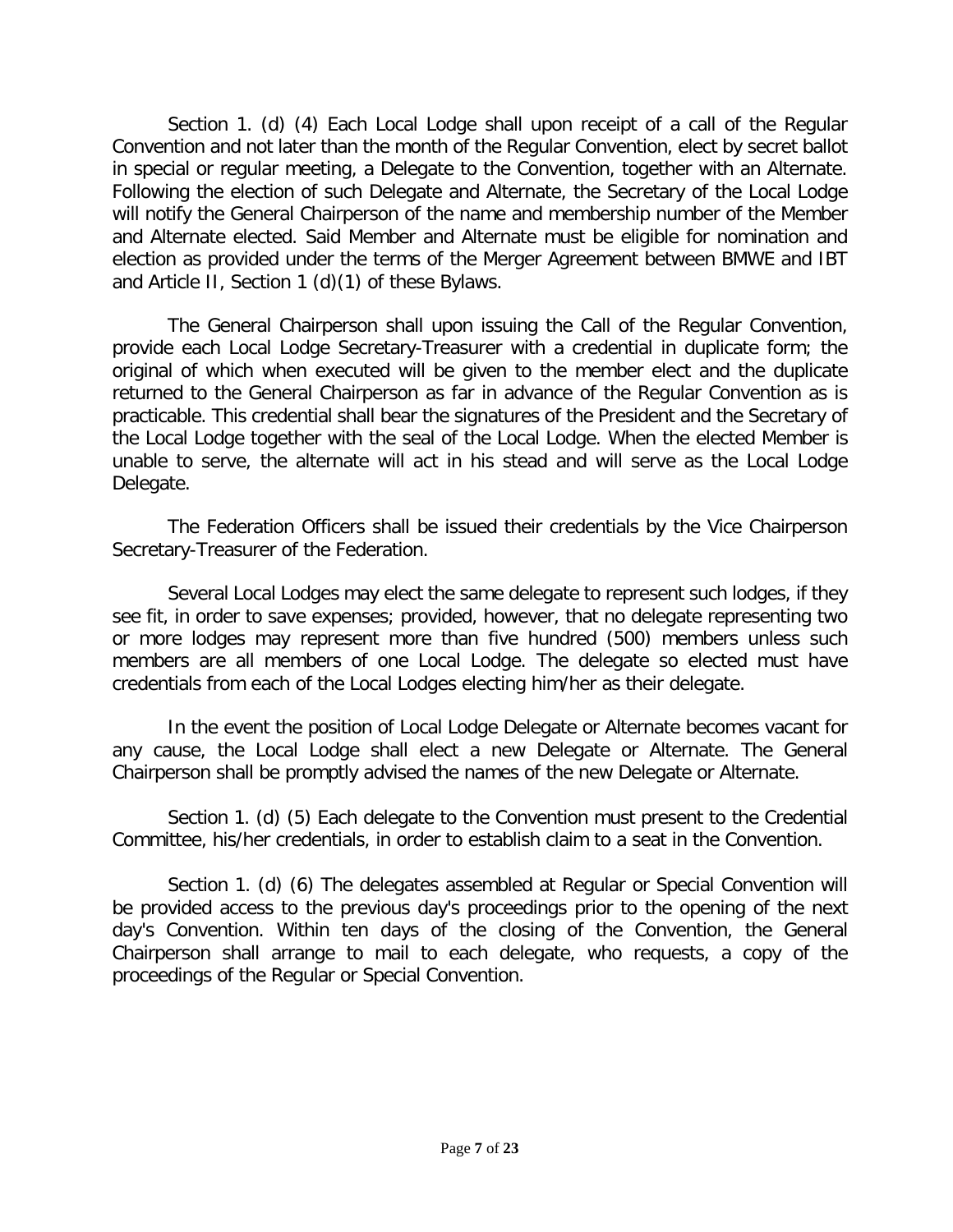## **ARTICLE 3 ELECTIONS AND FILLING VACANCIES**

Section 1. As of the 2025 elections and thereafter, elected Federation Officers shall consist of the General Chairperson, the total number of Vice Chairpersons as determined by Article I of these Bylaws, one elected from each District, an Executive Board member as defined by Article 1, Section 3(d) of these Bylaws. The General Chairperson and Executive Board shall be elected at large and the Vice Chairpersons shall be elected from the members of their election district. No member may hold more than one elected Federation office at one time. At the regular Quadrennial Convention of the Federation, the newly elected Joint Protective Board shall select, by secret ballot, one of the newly elected Vice Chairpersons to serve as Vice Chairperson-Secretary-Treasurer. The Federation shall bring all newly elected Federation Officers to the Quadrennial Convention.

Section 2. (a) Election of Federation Officers. Beginning with the general election of Federation officers in 2025 and each general election thereafter, the elective Officers of the Federation shall be elected directly by the rank and file in a mail ballot referendum conducted during the first twenty days of June of every Convention year. On or before June 1 of the Convention year, the Federation shall mail to each member of the Federation in good standing, a ballot listing each position to be voted on and the candidates for each position. The positions are described in Article III, Section 1 and Article IV. The election shall be conducted and certified by the American Arbitration Association. Ballots shall be mailed by the American Arbitration Association. If the General Chairperson should chose not to use the American Arbitration Association, the manner of distributing and counting the ballots and/or, the election service used must be approved by the Joint Protective Board. Ballots shall be accepted up to and including June 22 and counted on June 23 or the next business day following June 23 of the Election Year. The candidate receiving a plurality of votes from the members returning ballots shall be declared the winner of the election. In the event a candidate for office is unopposed, that candidate shall be declared the winner and it will not be necessary to send out ballots for that position.

The Federation shall send the outcome of the elections within three days to the Federation email list. When the balloting company is capable of reporting the totals by Local Lodge they will be reported as such. All elected Officers shall be installed at the Convention and assume office September 1 of the election year except as provided in the filling of vacancies.

Section 2. (b) Nomination of Federation Officers. Nomination of elective Federation Officers shall be between April 15 and April 30 of the Election Year. Any member who is qualified as prescribed in Article 3, Section (3) shall be eligible to be a candidate for elective Federation office.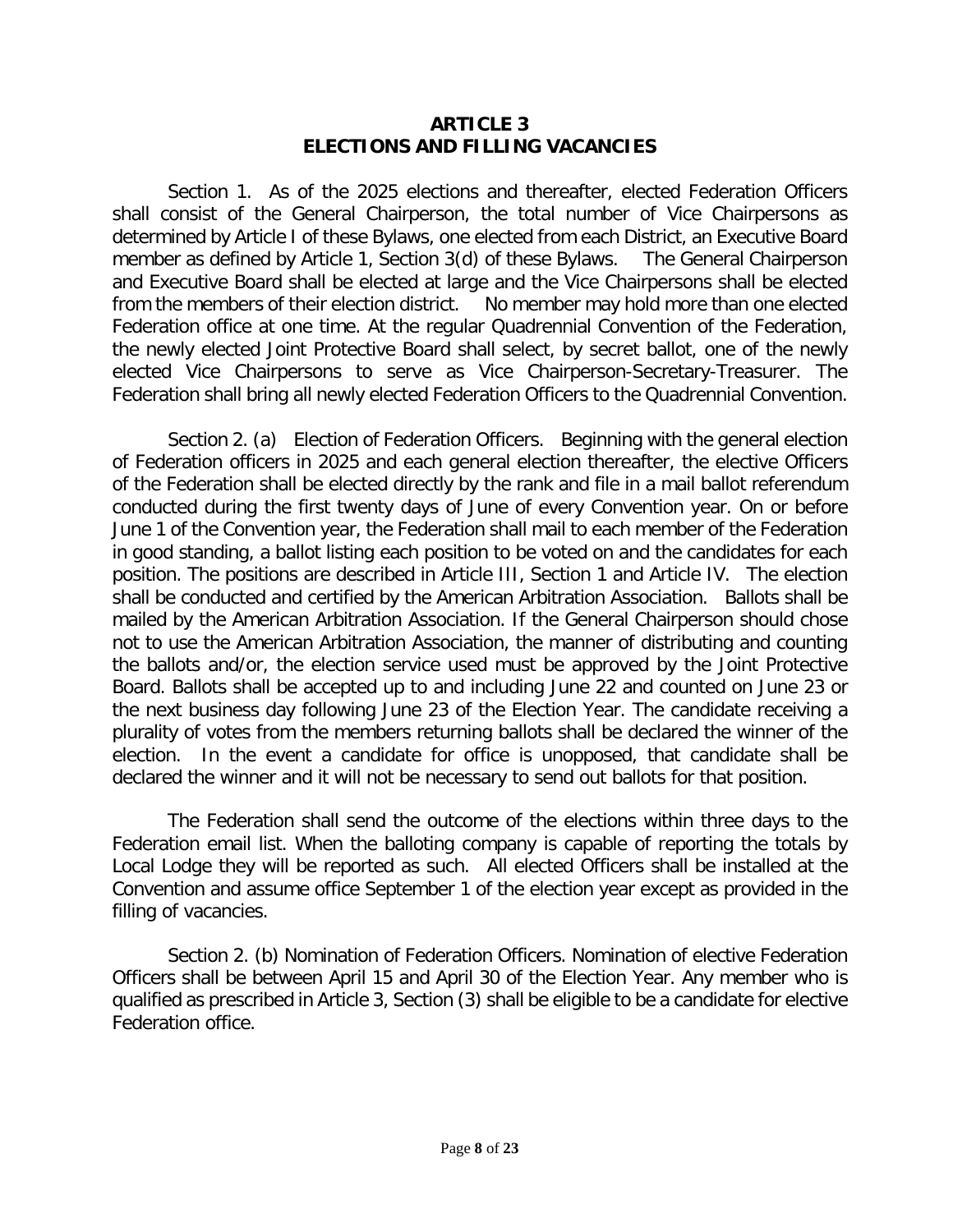Section 3. Eligible to be Elected Federation Officers. Every Officer of the Federation must be a member in good standing of some Local Lodge in good standing with the Federation and the National Division and shall have established at least twelve (12) months' seniority rights with some employer coming under the jurisdiction of the Federation and shall meet the twenty four (24) months' continuous good standing provisions of Article II, Section 4(a){1) of the IBT Constitution and at the time of nomination and must be in good standing at the time of election and assuming office.

Section 4. Vacancies. When any vacancy occurs on the Joint Protective Board, the General Chairperson shall appoint a replacement with approval of the Joint Protective Board.

Section 5. Vacancy in General Chairperson. If the position of General Chairperson shall become vacant, the Joint Protective Board shall be called to a meeting by the Vice Chairperson Secretary-Treasurer within 30 days of the vacancy and by a majority vote shall fill the vacancy for the remainder of the term. In the event the Vice Chairperson Secretary-Treasurer does not or cannot call the special meeting to fill the vacancy, the National Division President will call the meeting. 15 days advance notice must be provided to all officers eligible to cast ballots to fill the vacancy.

Section 6. Should any candidate for any Federation office be unopposed for office, ballots need not be sent out to the affected membership and the candidate shall be declared the winner by acclamation.

Section 7. Vacancies in office need not be filled when the General Chairperson recommends that they not be filled and this recommendation is approved by a majority vote of the Joint Protective Board.

## **ARTICLE 4 DUTIES AUTHORITY AND RESPONSIBILITY OF OFFICERS**

Section 1. (a) General Chairperson. The General Chairperson shall exercise general supervision over all the affairs of the Federation. It shall be the duty of the General Chairperson to preside at all sessions of the Federation, and he/she shall submit at each regular session of the Federation, when assembled, a message setting forth, in a general manner, the affairs of the Federation during his/her term of office, including his/her decision in any matter concerning which an appeal may have been taken to the Federation Appeal Board under the Bylaws, together with suggestions for legislation and changes in the Bylaws for the best interests of the Federation members; also, such other suggestions and recommendations as he/she may deem advantageous to the Federation and its members. He/she shall devote his/her entire time to the affairs of the Federation, except such time as may be devoted to other duties pertaining to the Brotherhood.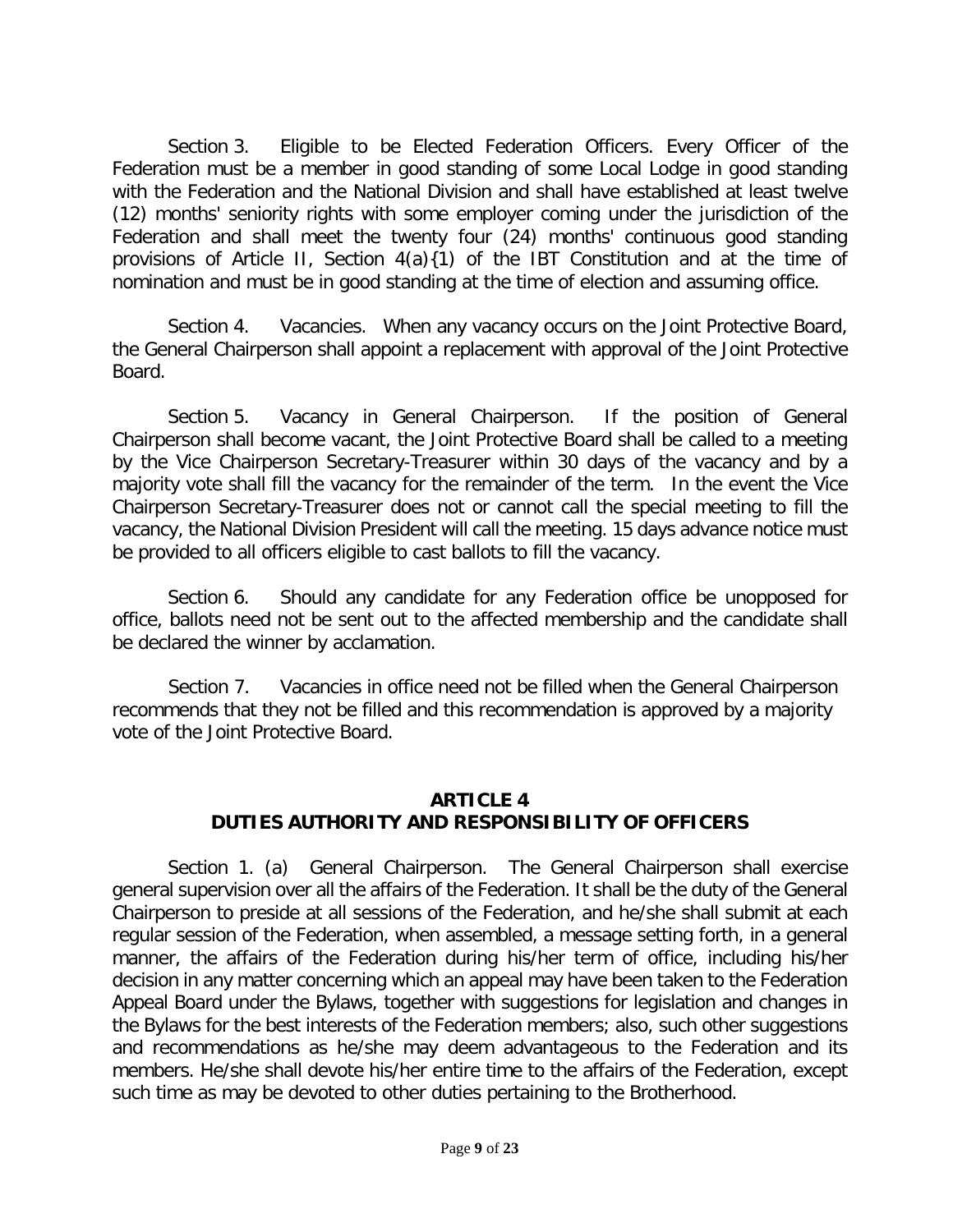The General Chairperson shall discharge, on behalf of the Federation, such duties as may be imposed upon him/her by applicable law, including the execution and filing of any reports to Federal or State authorities and he/she shall cause to be maintained by the Federation such records as the law requires to be kept for a period of not less than five (5) years in support of such reports.

Section 1. (b) He/she shall decide all questions pertaining to the interpretation or meaning of any clause or section of these Bylaws, as well as all controversial matters, which may be appealed from Local Lodges during the recess of the Federation Convention, and, after a careful examination of same, shall forward his/her decision in writing to the Local Lodge from which the appeal is taken.

Such decision or interpretation shall be final, unless reversed by a majority vote of the members of the Appeal Board or upon reversal by an appellate body of the BMWED or IBT with jurisdiction over the matter under appeal.

Section 1. (c) The salaries and benefits of the employee members of the Federation, Federation Organizers, or any other Committee, other than elective Federation Officers appointed or assigned by the General Chairperson, shall be determined by the General Chairperson but shall not become effective without the approval of the Joint Protective Board.

They shall be paid semi-monthly, or on the completion of their work, from the funds of the Federation. Reasonable actual expenses shall be allowed and paid from the funds of the Federation, when approved by the General Chairperson.

Section 1. (d) He/she may delegate authority to act for him/her to any Federation Officer whom he/she may designate.

Section 1. (e) He/she shall appoint Federation Organizers, with the approval of the Joint Protective Board, whenever, in his/her opinion, their services will be beneficial to the Federation.

Section 1. (f) He/she is empowered to call on any Federation Officer, Local Lodge Officer or Local Lodge Grievance Committeeman to assist in adjusting grievances or conducting any other business of the Federation.

Section 1. (g) He/she shall approve all bills and accounts against the Federation pertaining to the salary and expenses of Officers, clerks, organizers and other help, and such bills as pertain to stationery and supplies for headquarters; this, however, not to include the purchase of new office furniture or equipment, unless same has been authorized by the Executive Board. He/she shall countersign all documents and checks emanating from the Federation.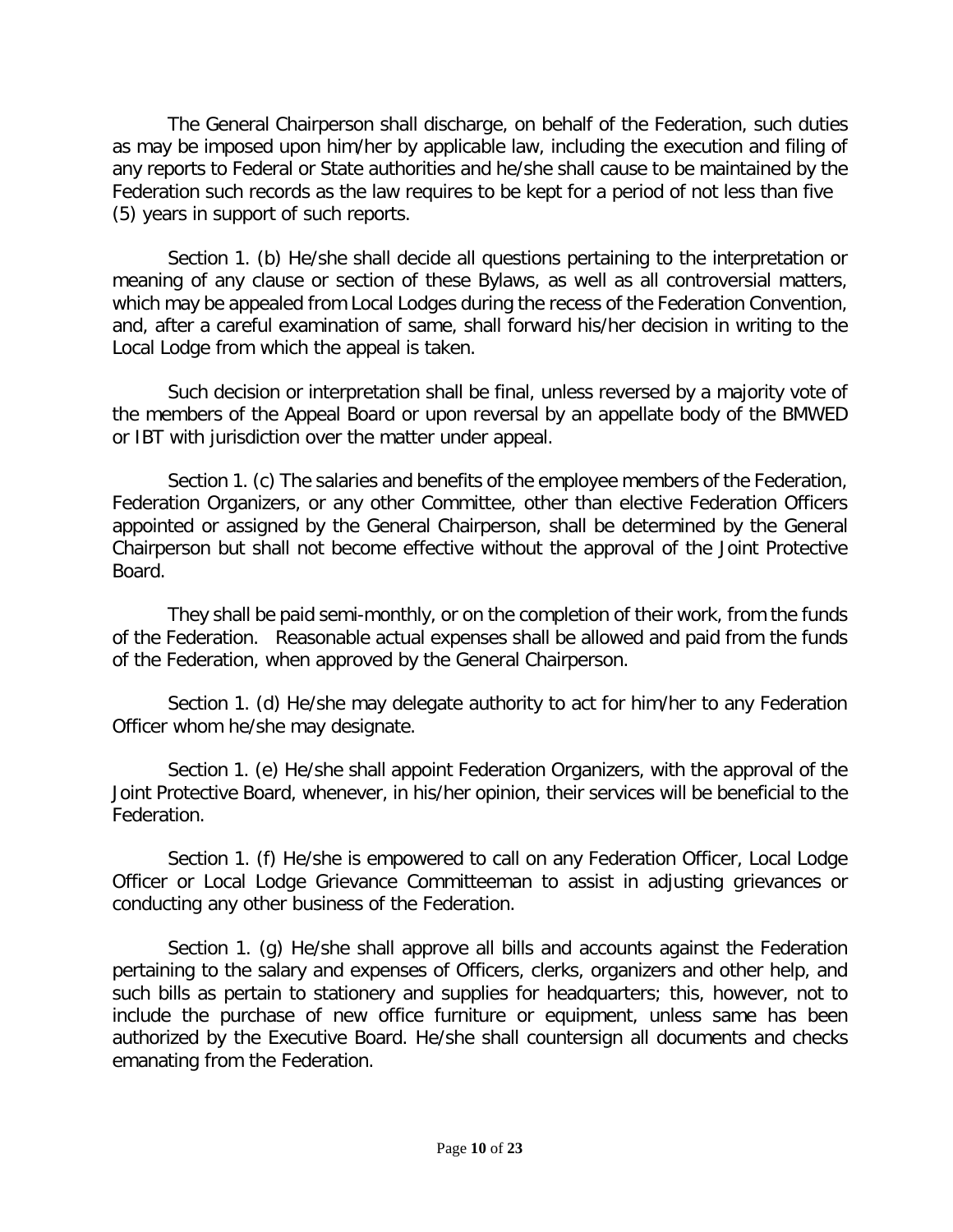Section 1. (h) He/she shall convene the Federation Joint Protective Board at any time he/she may deem necessary for the purpose of formulating policies to be pursued during the recess of the Federation Conventions.

Section 1. (i) He/she shall convene local committees and/or Local Lodges when he/she deems such action advisable. He/she shall report to such local committee and/or Local Lodge any member thereof who shall fail to perform his/her duties or shall be guilty of insubordination or sedition.

Section 1. (j) He/she shall appoint all committees not otherwise provided for in these Bylaws.

Section 1. (k) The General Chairperson shall negotiate with management all general revisions of rates of pay and working conditions with the approval of the Joint Protective Board. The General Chairperson shall confer with the affected Vice Chairperson. The General Chairperson shall initiate a referendum vote of the affected members prior to entering into such agreement with management. He/she shall forward copies of the proposed agreement and detailed information to the affected members. The affected members must be given at least fifteen (15) days before ballots must be returned to the Federation office or other place that may be designated by the Federation Joint Protective Board.

The Federation Joint Protective Board shall establish procedures to insure a proper referendum vote is taken. Ratification for agreements such as general revisions of rates of pay and working conditions resulting from the resolution of a Section 6 notice will be conducted and certified by the American Arbitration Association or other honest ballot company that has been approved by the Joint Protective Board. A simple majority of those members voting shall determine whether the tentative agreement is accepted or rejected. The General Chairperson shall notify all Federation Officers and affected Local Lodge Presidents, Secretary-Treasurers and Local Chairpersons of the results.

Agreements other than those, which are general revisions of rates of pay and working conditions (i.e. those which are not the result of Section 6 negotiations), shall be submitted to the affected members for ratification by the General Chairperson. The General Chairperson, at his/her discretion, may employ ratification procedures other than by mail ballot, so long as proper notice and explanation is provided to the affected members, ample opportunity for partaking in the ratification is provided to the affected members and clearly verifiable methods of ratification are employed (such as, but not limited to meetings, with notice, to the affected members). The General Chairperson shall notify all Federation Officers and affected Local Lodge Presidents, Secretary-Treasurers and Local Chairpersons of the results.

Section 2. (a) Vice Chairperson-Secretary-Treasurer. He/she shall be under the jurisdiction of the General Chairperson.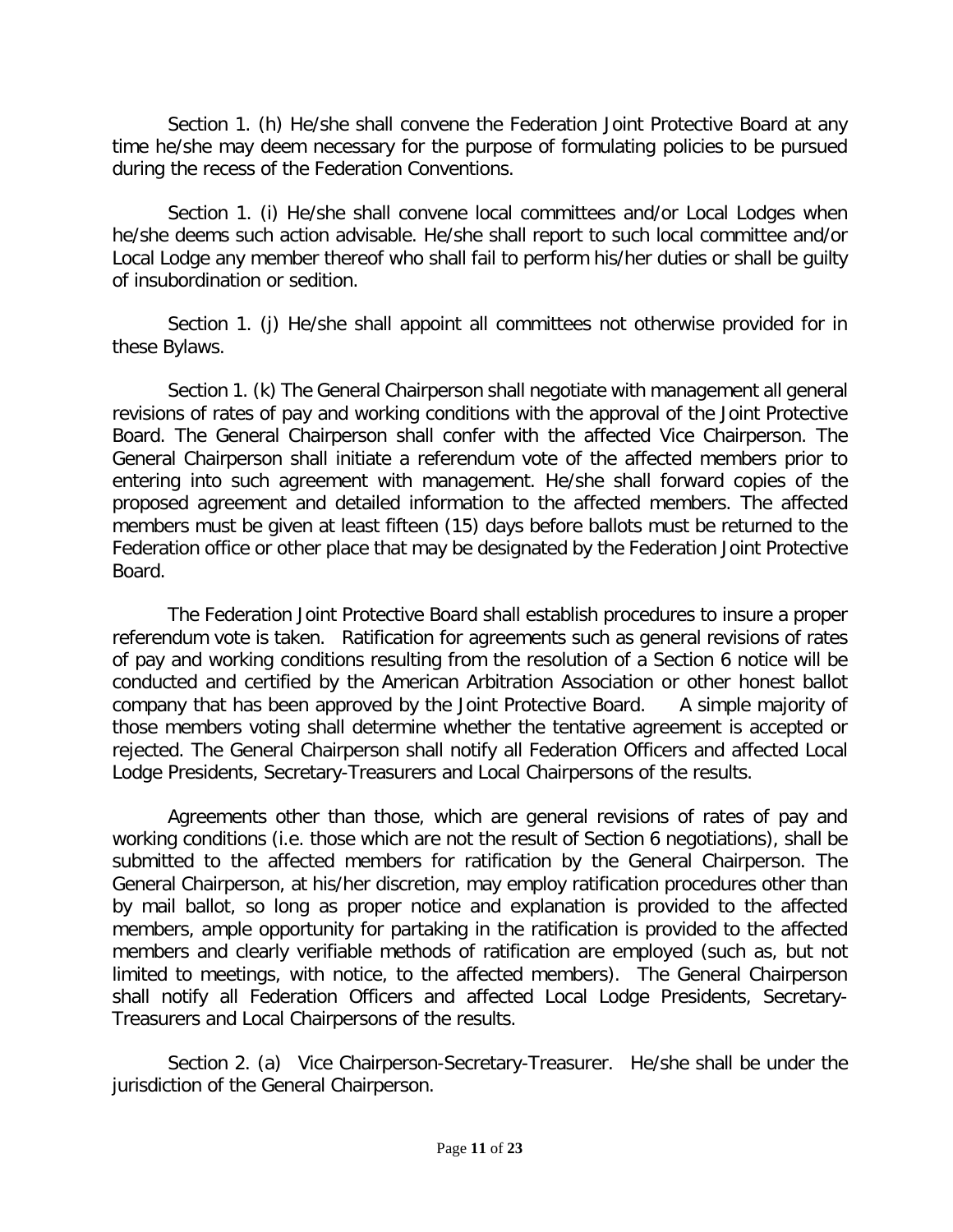Section 2. (b) He/she shall keep a true and accurate record of all money received by him. He/she shall pay all just and lawful bills contracted in the name of the Federation, by check, when approved by the General Chairperson and keep a true and accurate record of all expenditures of Federation funds. All checks, to be valid, must be countersigned by the General Chairperson.

Section 2. (c) He/she shall cooperate with National Division and see that all Local Lodges are properly audited. He/she shall place all money of the Federation in depositories designated by the Executive Board to the credit of the Federation of the Brotherhood of Maintenance of Way Employes Division. He/she shall invest the funds of the Federation as directed by the Executive Board.

Section 2. (d) He/she shall visit Local Lodges whenever possible to do so and instruct the Secretaries, when necessary, as to the proper methods of carrying on their work.

Section 2. (e) He/she shall deliver to his/her successor (when elected and bonded) all books, papers, money, records and other properties of the Federation in his/her possession, taking receipts of same.

Section 2. (f) He/she shall make a report of all transactions at the regular Convention of the Federation and a report of the financial condition and the membership to the Federation Joint Protective Board on October 1 of each year except it will not be necessary to make a report on October 1 of the convention year.

Section 2. (g) He/she shall discharge on behalf of the Federation such duties as may be imposed upon him by applicable law, including the execution and filing of any reports to Federal or State authorities, and he/she shall maintain such records as the law requires to be kept for a period of not less than five (5) years in support of such reports.

Section 3. (a) Duties of Vice Chairpersons. It shall be the duty of the Vice Chairperson to assist the General Chairperson in the discharge of his duties and they shall at all times be subject to the orders of the General Chairperson. He/she shall visit Local Lodges, when possible, instruct the Officers and members in their duties, and instruct them as to the proper method of adjusting matters in dispute. The jurisdiction of a Vice Chairperson may consist of one or more territories or its equivalent non railroad entity, and in the judgment of the General Chairperson will produce the most effective and efficient representation in the respective territory. The Vice Chairperson shall handle all controversial matters with management. He/she shall render a report of cases handled during the previous month to the General Chairperson, on forms furnished for the purpose, setting forth in detail all the controversial matters handled by himself/herself. He/she shall furnish such information with his/her report that may directly or indirectly affect his/her constituents, and shall perform such other duties as may from time to time be assigned him by the General Chairperson. Bill for service and expenses shall not be approved by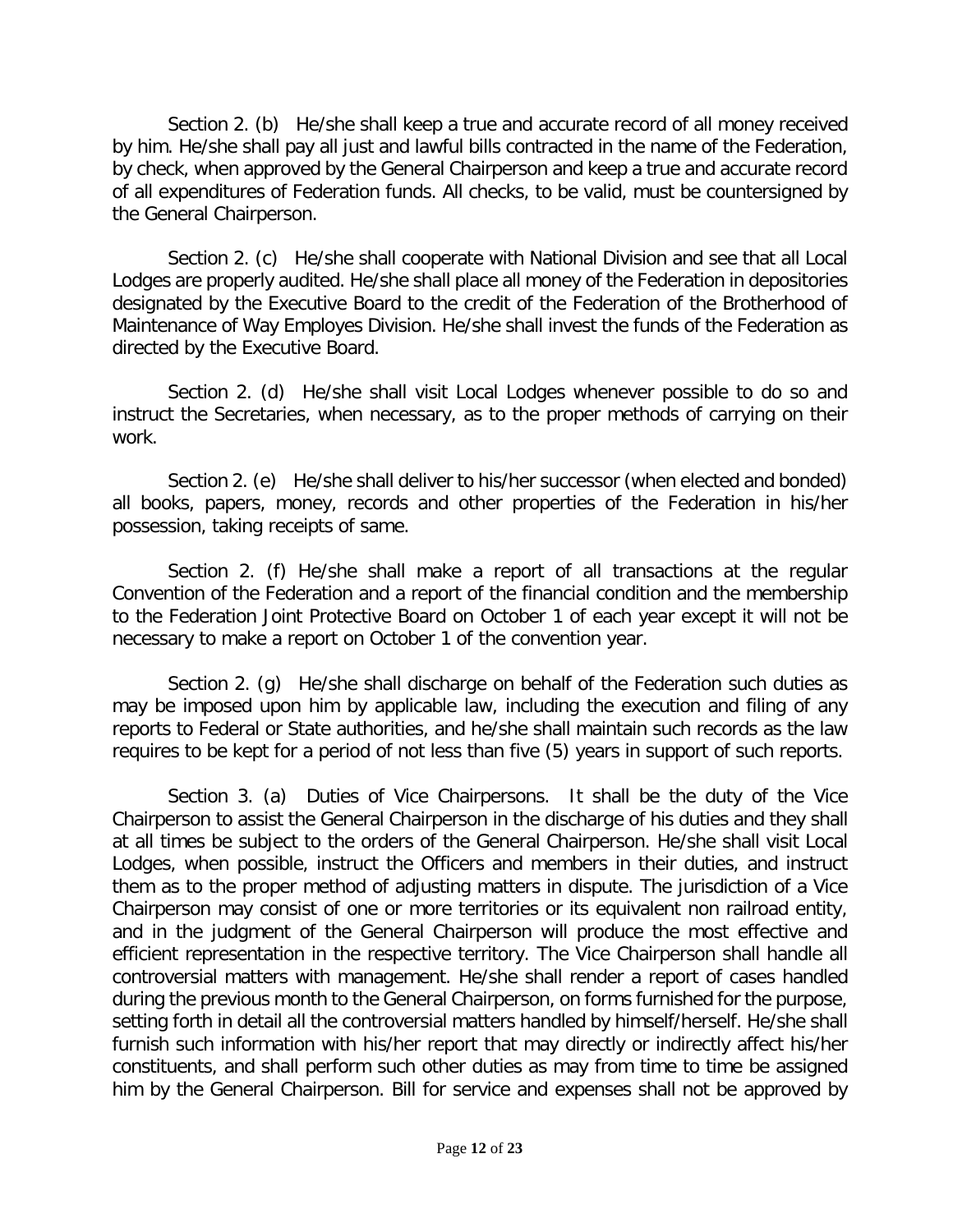the General Chairperson unless and until reports are rendered as provided in this Section.

Vice Chairperson shall remit all money collected by themselves for initiation fees, dues, assessments, or for any other purpose for which they are authorized to collect on the 14th and the last day of each month to the Vice Chairperson-Secretary-Treasurer and they shall remit in full all collections to date.

Vice Chairpersons shall furnish copy of all remittance reports to the Local Lodge Secretary-Treasurer who received credit for the Local Lodge portion of the dues collected.

Section 3. (b) He/she shall deliver to his/her successor (when elected and bonded) all books, papers, records, and other properties of the Federation in his/her possession.

Section 3. (c) In the event the Vice Chairperson does not comply with Article 4, Section 3(b) of the bylaws their final paycheck be held until all property is returned.

Section 4. Executive Board. The Executive Board shall meet immediately after the close of the Federation Convention and elect from their number a Chairperson and a Secretary. The Secretary shall keep a true record of all transactions and meetings of the Board, and shall mail copies of same to Lodge Presidents and Federation Officers requesting same within ten (10) days.

Section 4. (a) They shall meet during the months of January, April, July and October at the office of the Federation or through video conferencing at the discretion of the Executive Board Chairperson, to examine and audit the accounts of the Federation. They shall hold special meetings upon written notice given by the General Chairperson or the Chairperson of the Executive Board. Such written notice shall set forth the time, place and purpose of the special meeting. They shall transmit a full report of all business transacted at the ensuing Federation Convention.

Section 4. (b) They shall authorize the purchase of the necessary office furniture, equipment, etc., and the expenditure of any funds of the Federation not otherwise provided for in these Bylaws.

Section 4. (c) They shall prepare and formulate rules to govern and safeguard the investment of the funds of the Federation.

Section 4. (d) They shall have the authority to sell, exchange or encumber any or all real and personal property of the Federation provided, however, that they shall have been previously authorized to do so, in each particular case, by the Convention or by a three-fourths (3/4) vote of the Joint Protective Board.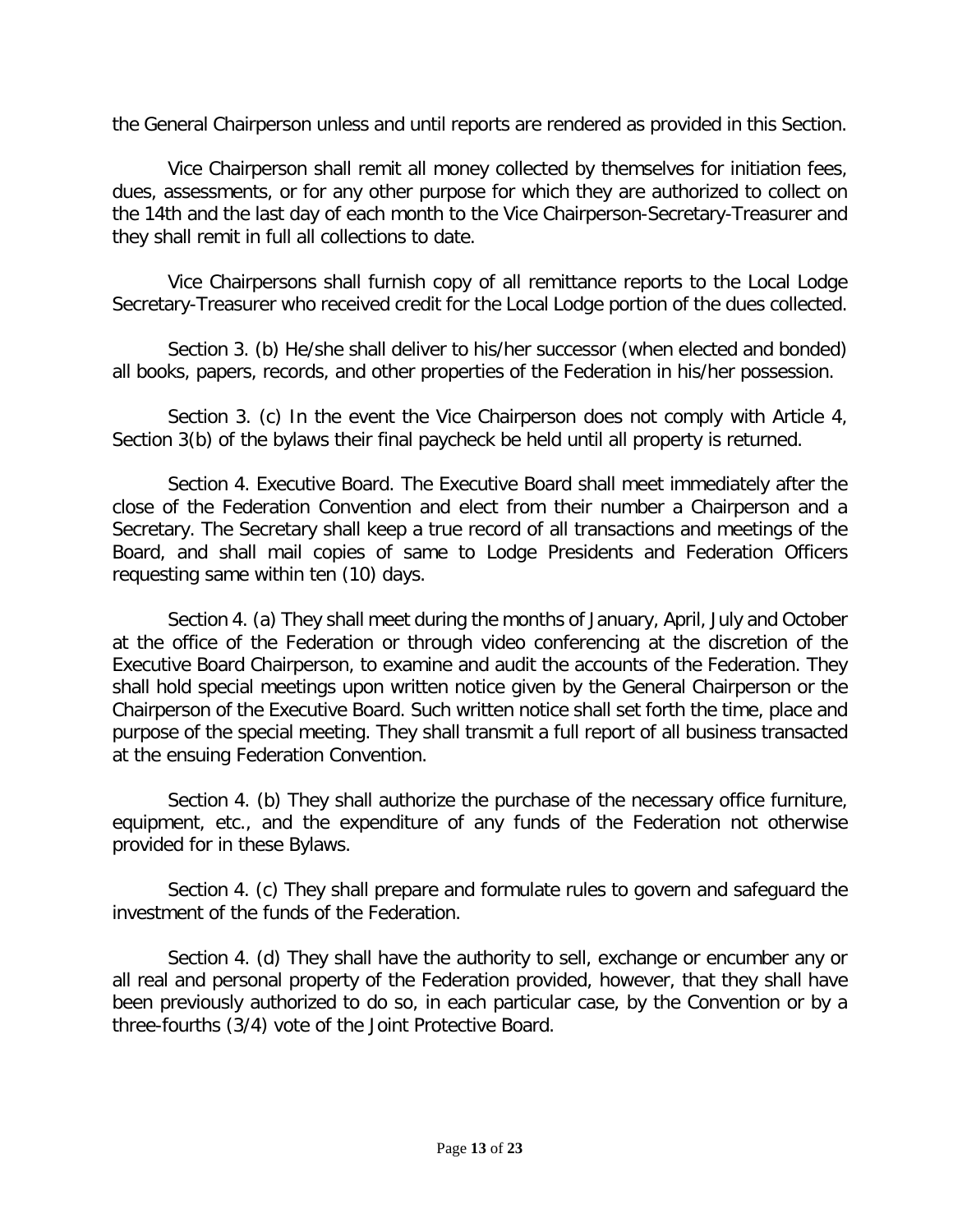Section 5. (a) Appeal Board. The Appeal Board shall consist of all elective Federation Officers, except such Federation Officer or Officers as may be directly involved in a dispute being considered by said Board. It shall fairly and impartially pass upon all matters of dispute properly before the Board provided; however, that the Appeal Board shall not hear appeals from decisions of the Trial Board, decisions regarding eligibility for nomination, or any other appeal where National Division and/or the International Brotherhood of Teamsters has jurisdiction.

Section 5. (b) The Appeal Board shall be, within fifteen (15) days from the date of an appeal to it, or other necessity for its meeting, called to convene at the Federation headquarters or at the discretion of the General Chairperson through video conferencing within sixty (60) days, where it shall meet from day to day until all matters brought before it are disposed of by a majority vote of the Board. Its decision shall be rendered in writing and shall be final, unless reversed by action of the Federation in regular Convention.

Section 5. (c) Legal calls for meetings of the Appeal Board shall be issued by the General Chairperson, or by the Vice Chairperson-Secretary-Treasurer if the General Chairperson is directly involved in the dispute which the Board is called to consider, or by the Chairperson of the Executive Board should the General Chairperson and Vice Chairperson-Secretary-Treasurer both be involved in the dispute.

Section 6. (a) Federation Organizers. Organizers employed by the Federation shall be under the direct supervision of the General Chairperson.

Section 6. (b) It shall be the duty of each Organizer, employed in whole or in part by the Federation, to report to such places as may be designated by the General Chairperson, after which he/she will report to the Vice Chairperson-Secretary-Treasurer or Vice Chairperson specified. He/she shall make periodic reports on the 14th day and last day of each month to the General Chairperson, with a copy to the Vice Chairperson Secretary-Treasurer or Vice Chairperson of the territory on which assigned. He/she shall remit all money collected by himself/herself for initiation fees, dues, assessments or for any other purpose for which he/she is authorized to collect, on the 14th and last day of each month to the National Division Secretary-Treasurer and he/she shall remit in full all collections to date.

Section 6. (c) Organizers shall furnish copy of all remittance reports to the Local Lodge Secretary-Treasurer in the territory where collections are made.

Section 6. (d) No Organizer shall be permitted to collect any money from Local Lodge Secretary-Treasurers.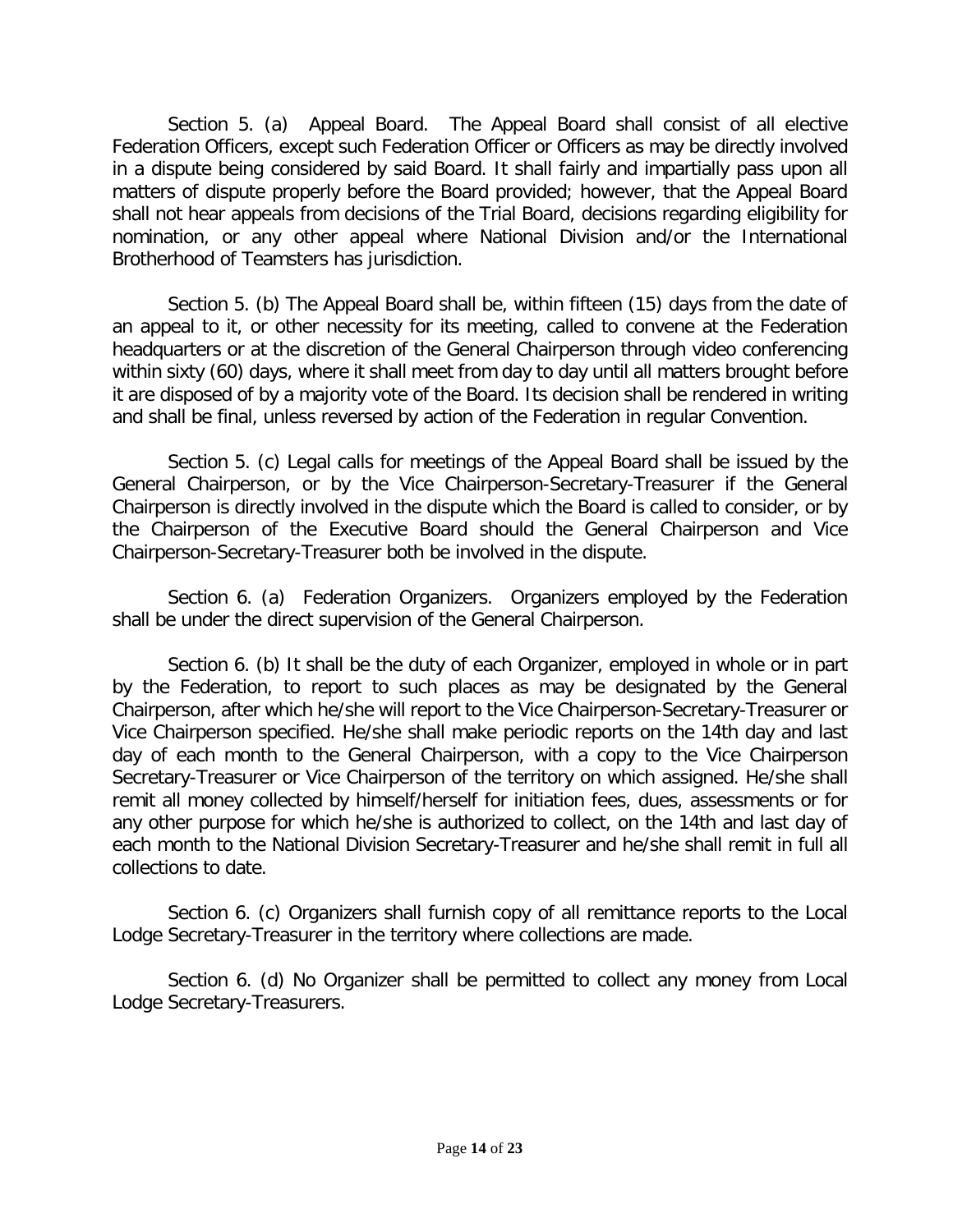## **ARTICLE 5 EDUCATION FUND**

Effective the month following the founding convention of the Federation \$25,000.00 will be transferred from the Federation General Fund to the Education Fund which will be maintained in a separate account. Each month thereafter, the sum of \$1.50 (one dollar and fifty cents) per member per month shall be set aside into a separate fund for the purposes of defraying lost time and expenses for members of the Federation who attend educational programs sponsored by the Federation. Members who attend the educational program will be reimbursed for \$250.00 each day of attendance provide they arrive on time and do not leave early and provide that they attend all of the scheduled days of training for that session. Members will fill out an appropriate expense sheet for this reimbursement.

The General Chairperson will design an education program of beginner, intermediate and advanced content for members of the Federation to attend. Members attending these programs will have been selected by the General Chairperson in consultation with the Vice Chairperson/persons who have jurisdiction in the geographic location where the program will be held. The program will be designed to be held in small groups and every effort will be made to evenly distribute the locations of the program by geography and membership density to ensure there is equal access to them.

The General Chairperson may select outside help in helping to teach these programs and their fees, if any, will be paid out the General Fund and not the Education Fund. The education program will include, but not be limited to, instruction to provide members with the skills to interpret and defend the collective bargaining agreement, understand the laws and regulations affecting railroad workers and collective bargaining, regulatory enforcement rules and procedures, organizing effective lodge meetings and grievance committees, organizing members around issues facing the union externally and internally on the job, techniques for lobbying politicians around issues facing the union, use of direct action and other activities to enforce better conditions outside of the traditional grievance procedure, organizing effective strike committees, understanding history and current labor issues, and relevant economic and political theory necessary to understand to successfully advance the interests of the union.

Training aides and materials to support the education program may be paid for out of the Education Fund.

When members are selected and approved by the General Chairperson to attend other education opportunities sponsored by the National Division or other organizations actual straight time wage losses may be paid out of the Education Fund.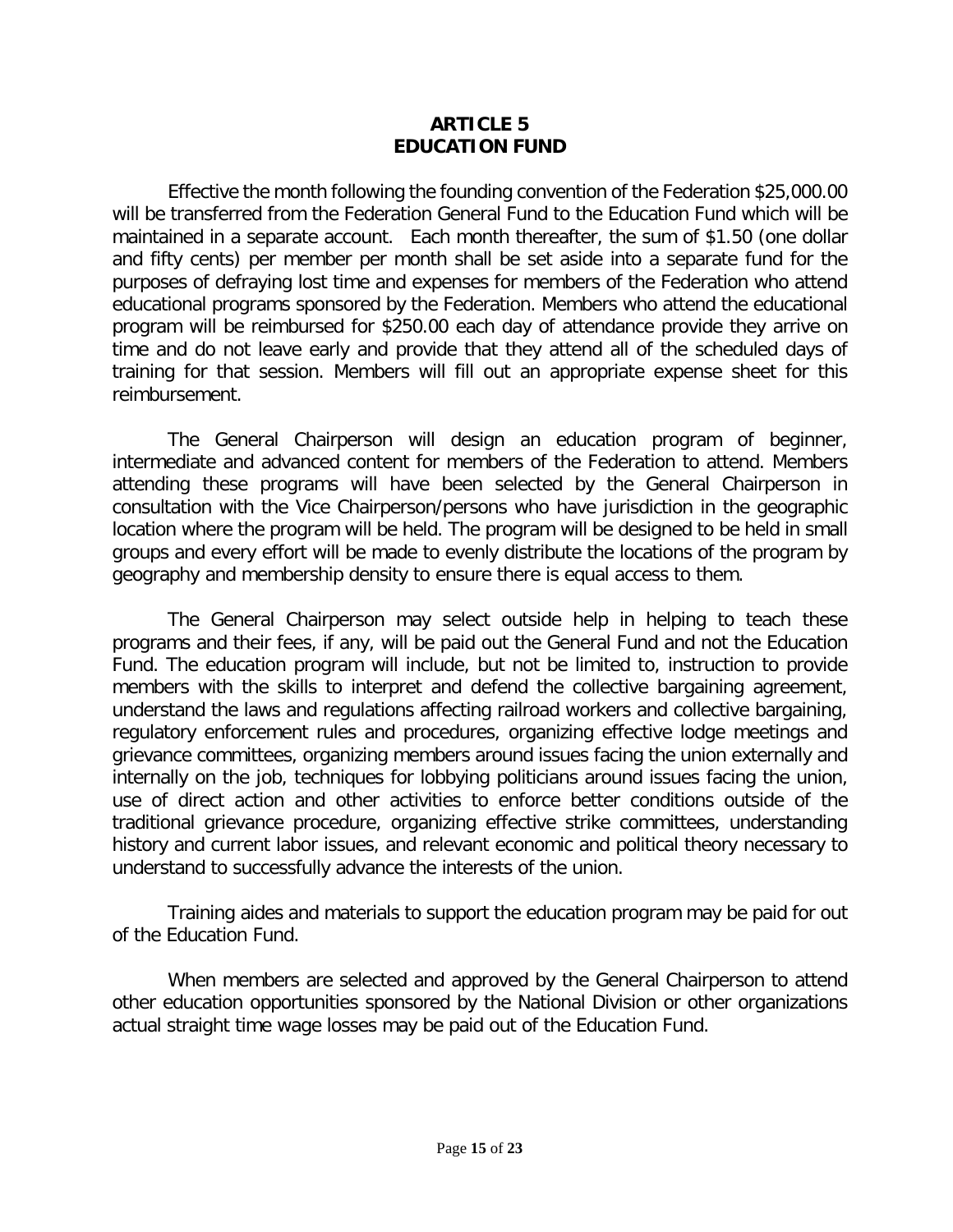## **ARTICLE 6 FEDERATION WEBSITE**

The Federation will maintain a website, which will be under the editorial supervision of the General Chairperson. The website will have contact information for each of the Federation officers, documents such as collective bargaining agreements, constitution and bylaws of the governing organization and other relevant material that can be accessed by the membership. The website will also have an email sign up function or other electronic information distribution system so that those who sign up can receive timely and relevant updates of the business of the Federation. All members will be strongly and periodically encouraged to sign up for this list.

The General Chairperson will appoint a Federation Officer, with the approval of the Joint Protective Board, to be the web administrator and that person shall receive his regular salary plus \$3,000.00 annually to be computed in equal parts on a monthly basis. The Officer selected by the General Chairperson to be the Federation web administrator will be provided the training, equipment and software necessary for him/her to operate the site. The web administrator will work at the direction of the General Chairperson.

## **ARTICLE 7 SALARIES, BENEFITS AND FINANCIAL OBLIGATIONS OF OFFICERS**

Section 1. The General Chairperson shall be paid semi-monthly and will receive an annual salary of \$129,307.32. This new rate will become effective on first day of the establishment of the founding Convention of the Federation.

The Vice Chairpersons of the Federation shall be paid semi-monthly and receive an annual salary of \$117,711.76. This new rate will become effective on the first day of the establishment of the founding Convention of the Federation.

The Vice Chairperson-Secretary-Treasurer of the Federation shall receive the salary of the Vice Chairpersons plus an additional \$3,000.00 annually to be computed in equal parts on a monthly basis.

General Chairperson and the Vice Chairpersons shall pay the same health care cost sharing that Amtrak workers' pay under the BMWED/Amtrak Agreement and their salaries will increase in the same manner as workers under the BMWED/Amtrak Agreement from the base salaries established in this section. In the event the Amtrak/BMWED Agreement ceases to exist, the General Chairperson with the approval of the Executive Board shall select a suitable regional or national agreement as a replacement.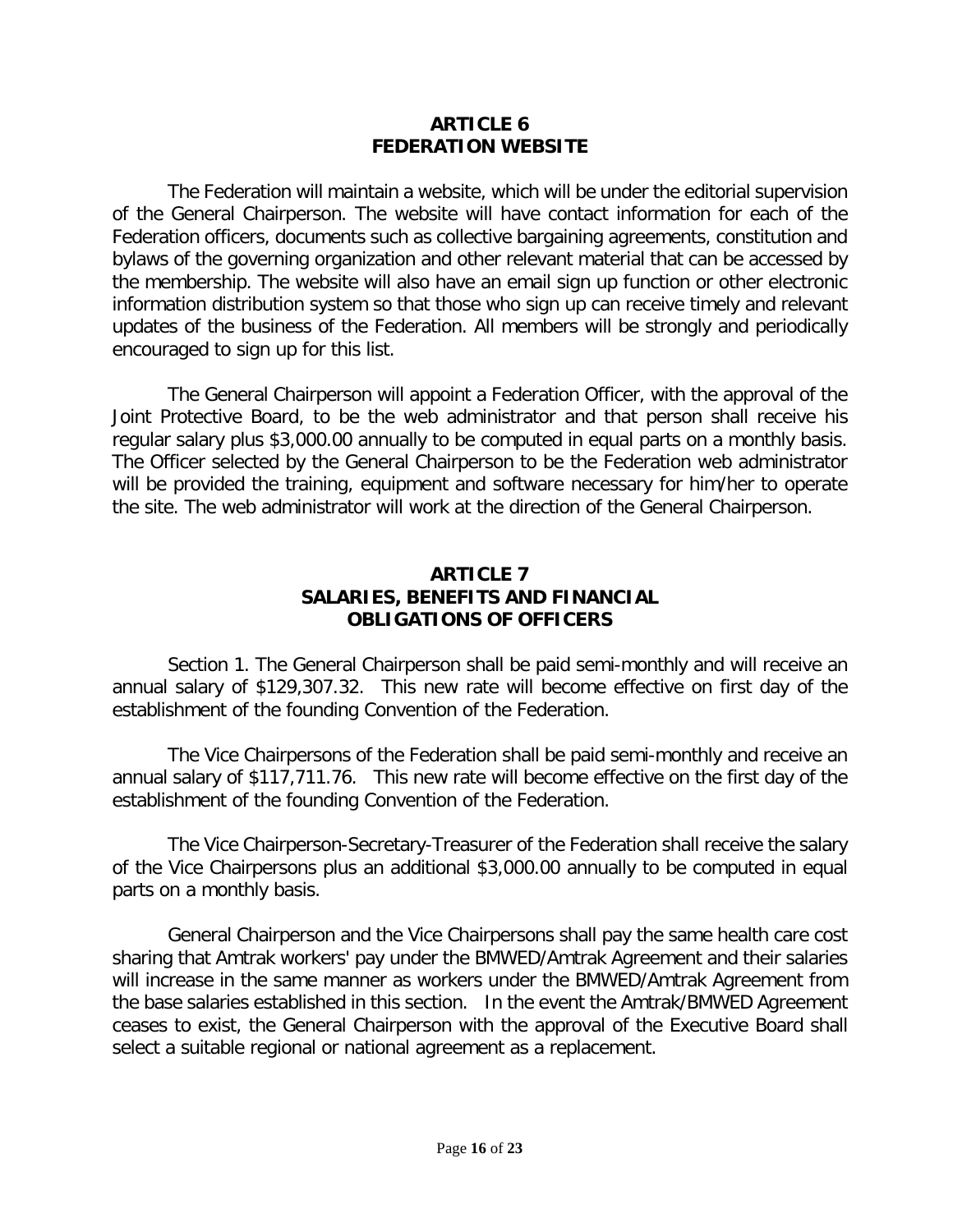Section 2. Benefits for full time elective Federation Officers shall not be less than those benefits received by members working on the various railroads under the jurisdiction of the Federation.

Section 3. In no case will advance payment be made on any salaries from the funds of the Federation.

Section 4. All Federation Officers while attending meetings, engaged in work or traveling in the interest of the Federation, other than at their headquarters, shall be allowed actual expenses, to be paid out of the funds of the Federation, when approved by the General Chairperson.

Section 5. Receipts, when obtainable, for all bills for which reimbursements are requested must be attached to bills for expenses.

Section 6. Home office Rental Expense. All full time officers who perform their duties from a home office will be reimbursed for \$800.00 per month for the Union to rent this space from their homes.

Section 7. Bonding. The Officers and employees of the Federation will be bonded as prescribed in the National Division Bylaws. The premium of said bonds shall be paid from the Federation funds and the bonds shall be held in custody by the Secretary-Treasurer of National Division.

Section 8. Financial Obligations. The Federation shall not contract, agree or be obligated in any way to pay salary and expenses to any person or Officer, or to incur any obligations of any kind with members or others beyond the extent of Federation funds and current income, without the approval of the National Division Officers. Any obligations incurred contrary to the foregoing provisions shall not create a claim or lien against the Federation or National Division beyond the extent of available funds in the Federation treasury.

## **ARTICLE 8 CHARGE TRIAL AND APPEAL PROCEDURES**

Except in cases where the National Division or Local Lodge may have jurisdiction, charges against any member shall be filed in writing in accordance with Article 19 of the IBT Constitution. Trials shall be conducted in accordance with Article 19 of the IBT Constitution and Paragraph 4.12 of the Merger Agreement between BMWE and IBT.

Appeals from the decision of the Trial Board shall be in accordance with Paragraph 4.12 of the Merger Agreement between BMWE and IBT.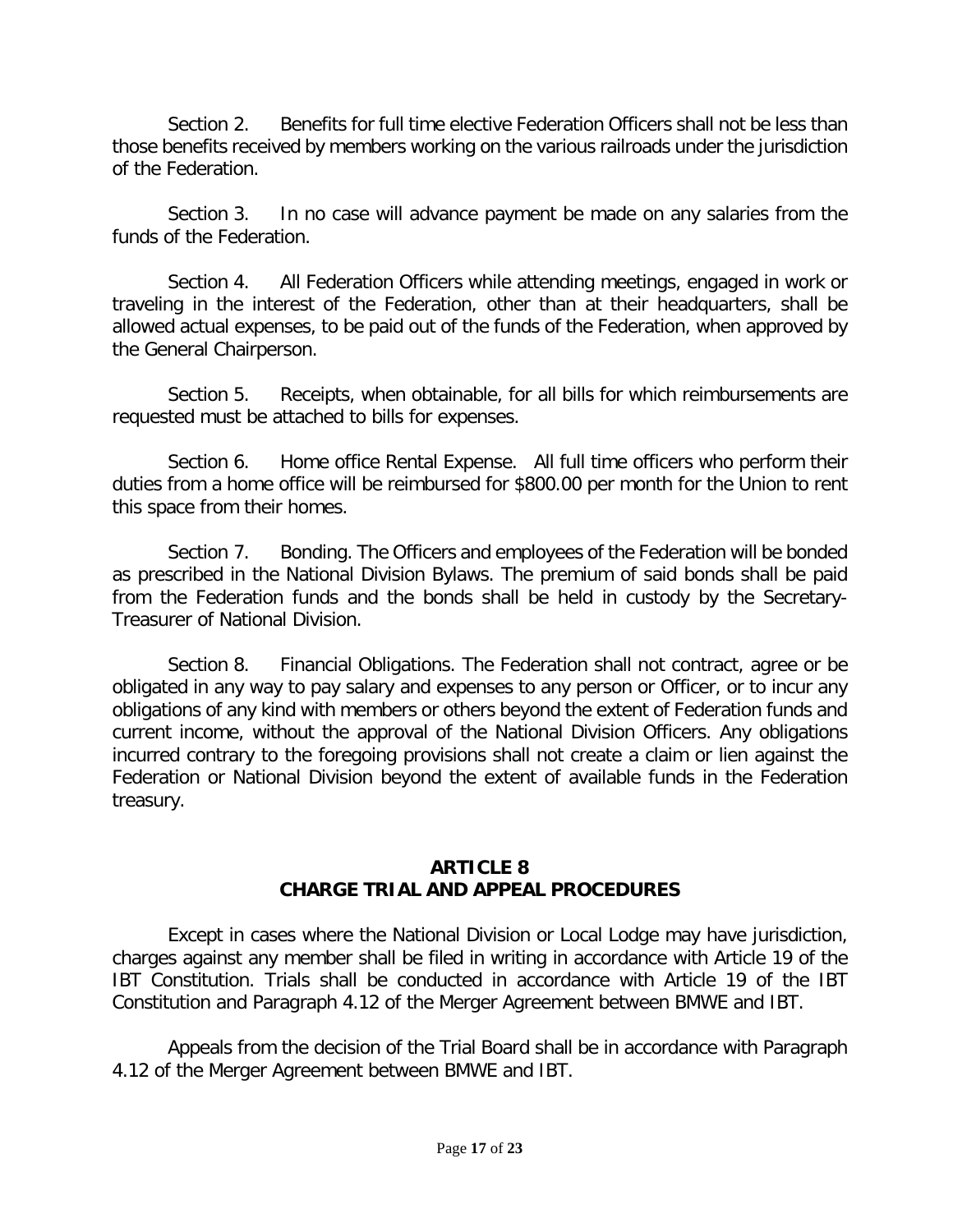Any expense incurred in connection with the hearing of charges against an Officer, conducted as prescribed in this Article, will be paid from Federation funds.

Vacancies created by sustained charges will be filed as provided in Article III, Sections 4-7 of these Bylaws.

## **ARTICLE 9 FISCAL YEAR**

The fiscal year of the Federation shall end on March 31 of each year.

## **ARTICLE 10 MEMBERSHIP**

(a) An employee below the rank of General Foreman or its equivalent, actively employed by an employer coming within the jurisdiction of the Federation who is sober, moral and otherwise of good character, is eligible to membership in a Local Lodge of the Brotherhood of Maintenance of Way Employes Division assigned to the Federation.

(b) Any member who is employed in an official capacity by an employer under the jurisdiction of the Federation will not be eligible to participate in or take any part in transacting the business of this Federation.

(c) Members have a duty to cooperate, to the best of their ability and knowledge, with the Federation Officers in the policing of the collective bargaining agreements under the jurisdiction of the Federation. Members shall not voluntarily collaborate with management to violate the collective bargaining agreements under the jurisdiction of the Federation.

## **ARTICLE 11 REVENUE, FEES, DUES AND ASSESSMENTS**

Section 1. Initiation fees for new members and distribution of said initiation fees shall be as is provided for in Article 15, Section 2, of the National Division Bylaws.

Section 2. In addition to National Division dues and assessments and Local Lodge dues and assessments, effective with the payment of dues for the first month following the founding Convention Federation dues will be \$65.75. Thereafter in the month of January 2022 and January of each succeeding year, Federation dues shall be adjusted to reflect 2.12 times the average straight time hourly rate-of-pay. The average straight time hourly rate of pay will be based on information reflected in Interstate Commerce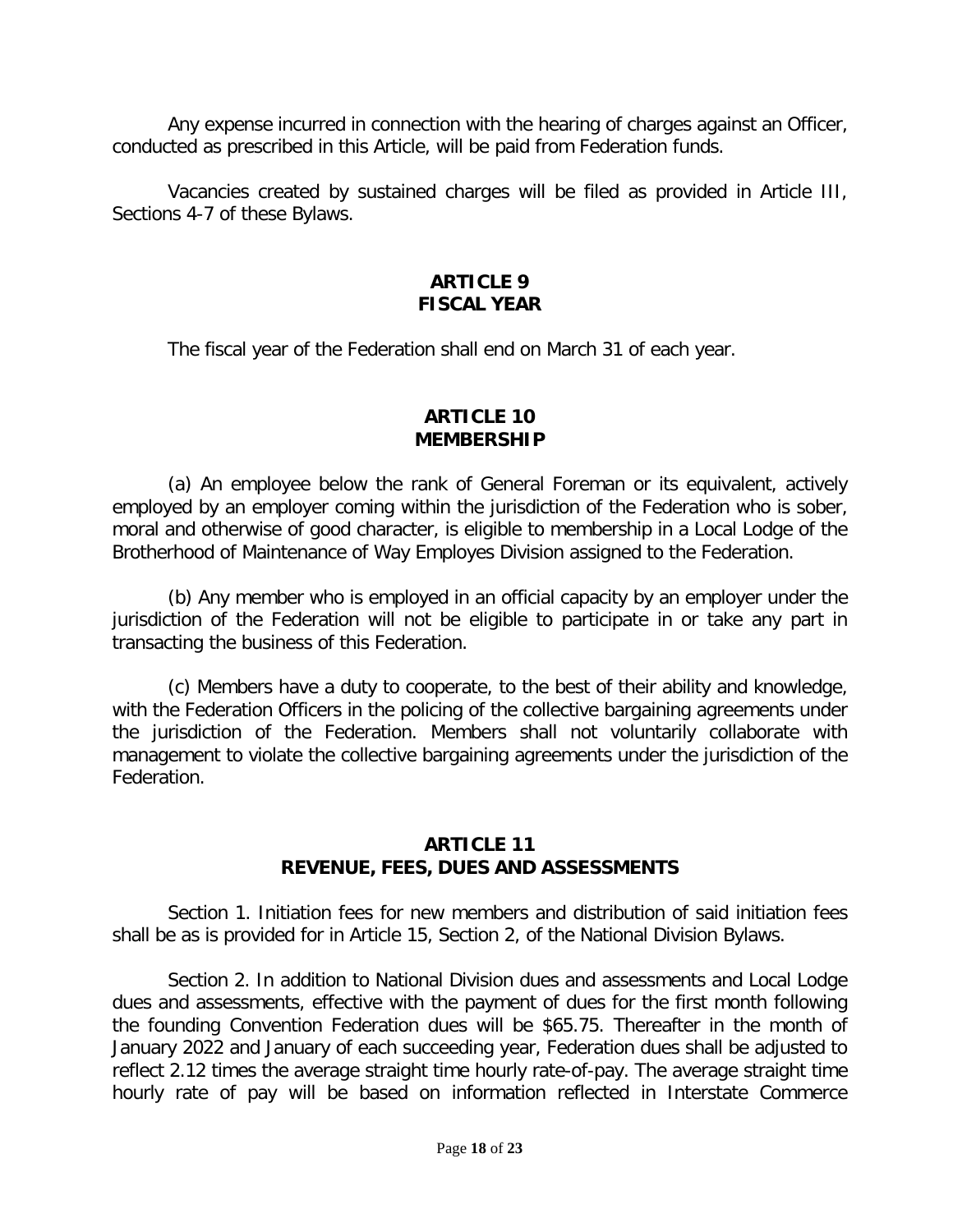Commission Statement Number A-300 for Maintenance of Way Employees for calendar year 1994 and each successive year. Said amount to be rounded to the nearest 25 cents, which additional sum shall be taken into consideration when calculating any dues increase for the following year

In the event that the Interstate Commerce Commission ceases to publish Statement Number A-300 on an annual basis, or alters it materially, the annual statement published by the National Railway Labor Conference will be used as an alternative equivalent formula. In the event that the National Railway Labor Conference ceases to publish the annual statement or alters it materially, an alternative equivalent formula shall be adopted so as to accurately reflect increases in rates-of-pay during the appropriate measurement period.

The General Chairperson in conjunction with the Secretary-Treasurer and with the approval of the majority of the Federation Joint Protective Board may adjust the percentage for fixing the rate of Federation dues down.

Section 3. Local Lodge dues shall be \$4.00 per month beginning the month following the founding convention of the Federation. Thereafter, Local Lodge dues shall be as prescribed in Article 15, Section 3, of the National Division Bylaws and be uniform in compliance with the requirements of Section 11 of the Railway Labor Act or where a member is employed in a non-Railway Labor Act setting, dues shall not be in conflict with applicable law.

Section 4. Each Local Lodge Secretary-Treasurer shall remit to the National Division Secretary-Treasurer all collections received by him/her at least once each month and he/she shall remit all collections to date; except that he/she shall retain in his/her possession for Local Lodge purposes, Local Lodge dues collected for his/her Local Lodge.

Section 5. The Federation Joint Protective Board is authorized to instruct the National Division Secretary-Treasurer to levy such assessments, in advance, upon the members of the Federation as may be necessary to carry forward their work, and any member failing or declining to pay such assessment shall stand suspended after the last day of payment mentioned in the call.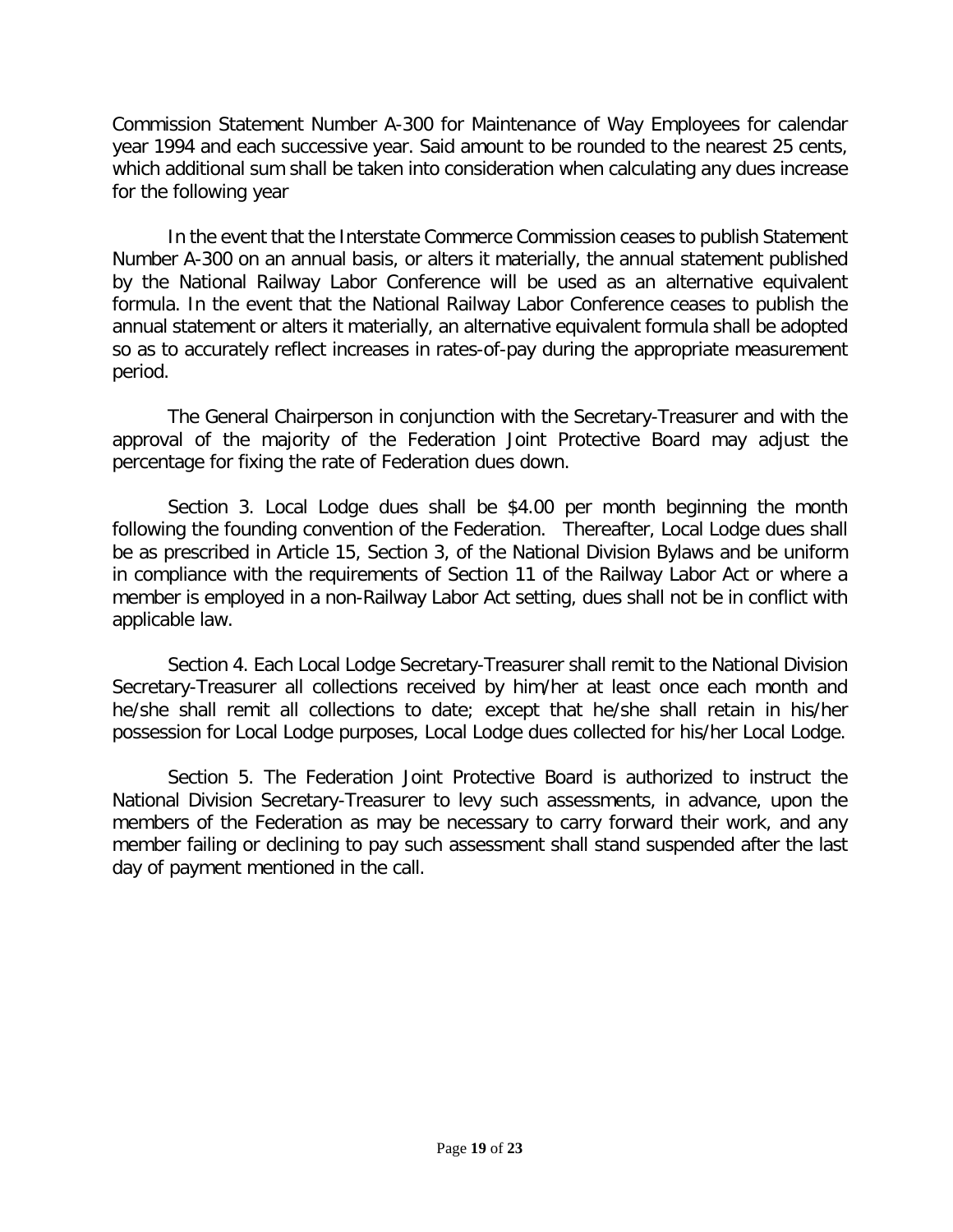## **ARTICLE 12 REPRESENTATION - LOCAL LODGES GRIEVANCE PROCEDURE AND NEGOTIATIONS**

Section 1. The representation shall consist of Local Lodge Grievance Committee or Committees, Vice Chairpersons, a General Chairperson and a Joint Protective Board.

Section 2. Each Local Lodge on a Division Engineer's or corresponding territory or its equivalent on a non-railroad employer shall elect as provided in Article XVIII Section 9, of the National Division Bylaws, a Grievance Committee, of not less than three (3) members. Where there is a joint Local Lodge with membership from more than one (1) Division Engineer's or corresponding territory or its equivalent on a non-railroad employer, the members from each territory or its equivalent shall elect from among themselves Local Lodge Grievance Committeepersons to represent the membership on their respective territory in that Local Lodge. The elected Chairperson of each committee shall be a Local Chairperson. In addition, each department under the jurisdiction of the Local Lodge, may, at the discretion of the members in such department, elect a three-man Grievance Committee, the Chairperson of which may be a Local Chairperson of that lodge. Each Local Lodge may at its discretion structure its Grievance Committee as it determines to be in the best interest of its members. No member shall be eligible to hold the office of Local Lodge Grievance Committeeperson and Vice Chairperson at the same time. All camp car units shall elect, from among the members of such unit, a Grievance Committee from the unit. One of those members shall be elected as the Local Chairperson. This committee shall handle the first level grievances of the members of that unit and shall communicate directly with the Vice Chairperson of the region where the unit is working. This Grievance Committee and Local Chairperson shall be considered authorized representatives of the Federation and shall have the same rights, with respect to the unit they work in as a Local Chairperson and Grievance Committee in any Local Lodge. The General Chairperson and/or his/her designated representative shall conduct the election in the camp car units.

Section 3. Any member in good standing who has established at least twelve (12) months' seniority rights in the departments coming under the jurisdiction of this Federation; and who meets the twenty four (24) months' continuous good standing provision of Article II, Section 4(a)(1) of the IBT Constitution at the time of nomination, and is a member of good standing at the time of assuming office, will be eligible to hold office of Local Lodge Grievance Committee person.

When a Local Lodge has been in existence less than twenty four (24) months, the eligibility requirements of Article II, Section (4)(b) of the IBT Constitution shall apply for the nomination and ejection of a Local Lodge Grievance Committeeperson from that Local Lodge.

Section 4. (a) Nomination and election of Local Lodge Grievance Committee or Committees shall be held as provided for in Article 18, Section 9, of the National Division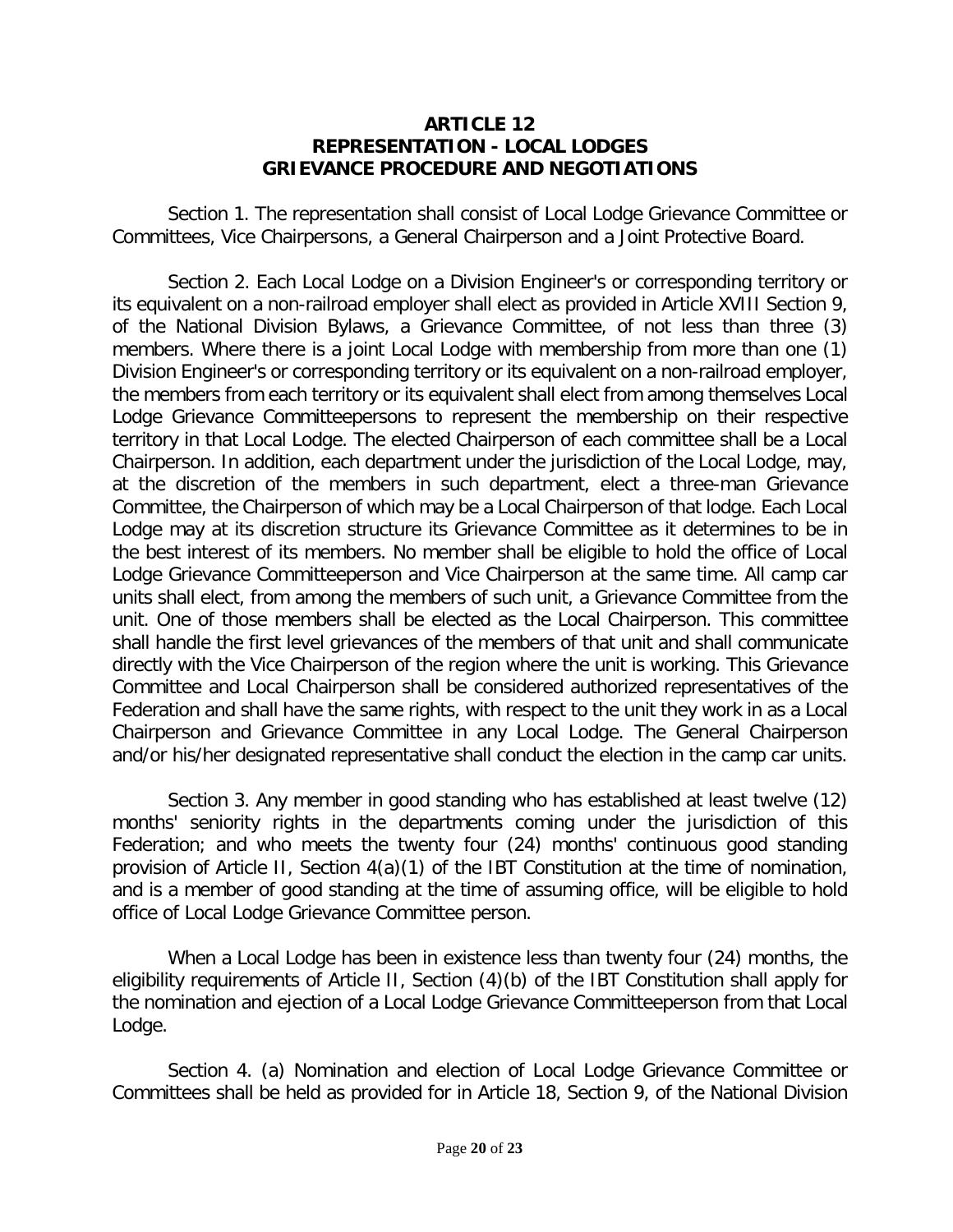Bylaws. Immediately following the election, the Local Lodge Secretary-Treasurer shall submit in writing to the General Chairperson, the names, lodges or units, post office address and phone numbers of the members elected. The General Chairperson shall notify all elected Federation Officers of same. Local Lodge Grievance Committeepersons shall serve until their successors are duly elected and installed.

Section 4. (b) Local Lodges, which have jurisdiction over more than one employer, shall have an elected Grievance Committee for each employer coming under their jurisdiction. The Chairperson of each Grievance Committee shall be a considered Local Chairperson.

Section 5. The Local Lodge Local Chairperson shall assist any member of his lodge to start the handling of controversial matters with his immediate superior. If same is adjusted favorably, the decision shall be reported to the Vice Chairperson. If the decision is unfavorable, all papers and information that can be obtained must be turned over to the Vice Chairperson, who shall then proceed to handle the controversy, with the management. If the Vice Chairperson, or the membership of any Local Lodge, feel that their Local Lodge Local Chairperson should accompany him to meetings with the management, it shall be the duty of the Local Lodge Local Chairperson to do so.

Section 6. Salaries and expenses of Local Lodge Local Chairpersons and Grievance Committeemen shall be paid from Local Lodge funds, except while working for the General Chairperson at the request of the General Chairperson, when they will be paid by the Federation, except that the Local Lodge representative shall not be paid by the Federation for any time not lost from work as a result of a request by the General Chairperson.

Section 7. The Federation shall have jurisdiction, so far as the number and location of Local Lodges is concerned, insofar as it is consistent with the Bylaws of National Division.

## **ARTICLE 13 HEADQUARTERS**

The headquarters of the Federation shall be located in Trenton, New Jersey, unless changed by a vote of the Joint Protective Board.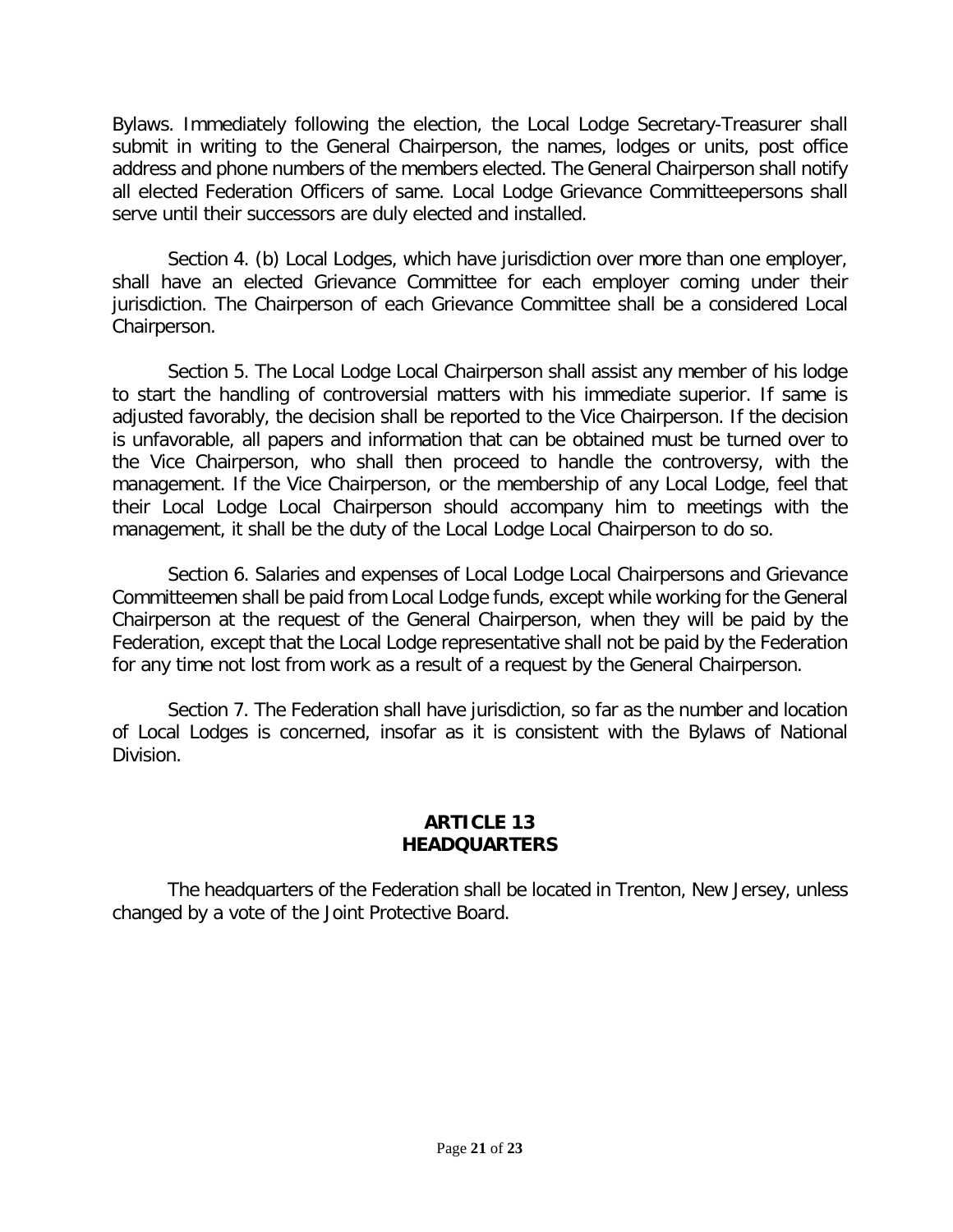## **ARTICLE 14 DISCRIMINATION**

Section 1. It is the intention of this Federation that any reference to race, religion or gender of members of the Federation is made in a nondiscriminatory manner. It is the intention of the Federation to consider all members equally, and any referral in the body of the Bylaws to gender of its membership is done so without prejudice.

## **ARTICLE 15 BYLAWS - AMENDMENTS**

Section 1. Should any condition arise between Conventions which will affect the life, existence or progress of the Federation, the General Chairperson and the Vice Chairperson-Secretary-Treasurer, acting in conjunction with the Federation Joint Protective Board, shall be empowered to amend any Article of the Bylaws, subject to the approval of the affected membership of the Federation in a special Convention convened by the General Chairperson, or by mail ballot referendum of all members.

Prior to any change in these Constitution and Bylaws becoming effective, the precise language of the change shall be presented to all of the Lodge Presidents of the Federation so that the lodge may elect a delegate to come to the special Convention and instruct such delegate as to whether he/she should vote for or against the proposed change or if a mail ballot referendum is used, a copy of the proposed change will be furnished to the members voting.

Delegate election to special Conventions shall be conducted as is described in Article 2 of these Bylaws.

Section 2. These Bylaws may be repealed, suspended, altered or amended by a majority vote of the delegates assembled at the quadrennial Convention provided the proposed changes have been submitted to the Vice Chairperson Secretary-Treasurer in March of the Convention year. The Vice Chairperson Secretary-Treasurer will post the proposed changes on the Federation website in the first week of April of the Convention year. The requirement to submit the proposed changes in advance to the Secretary Treasurer will be explained in the Convention Call. Proposed changes that have not been submitted in March of the Convention year will require a 3/4 vote of the delegates assembled to become effective.

Section 3. These Bylaws will become effective on April 1, 2022.

Section 4. These Bylaws, when approved by the National Division President shall superseded all other Bylaws of the Federation.